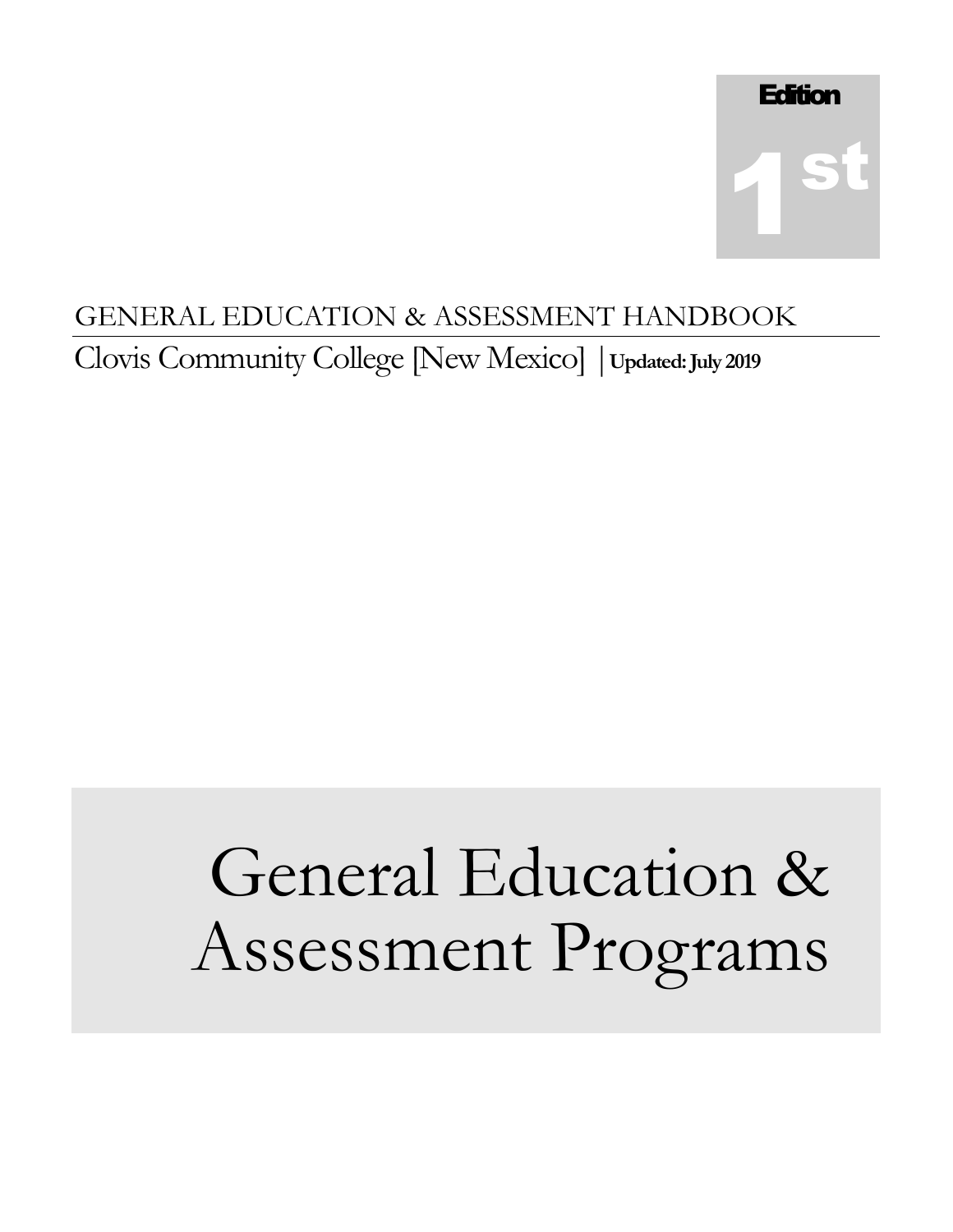GENERAL EDUCATION & ASSESSMENT HANDBOOK

# General Education & Assessment Programs

Clovis Community College 417 Schepps Blvd. Clovis, New Mexico 88101 Phone: 575.769.4957 | Fax: 575.769.4190 Website: www.clovis.edu/consumerinfo/assessment.aspx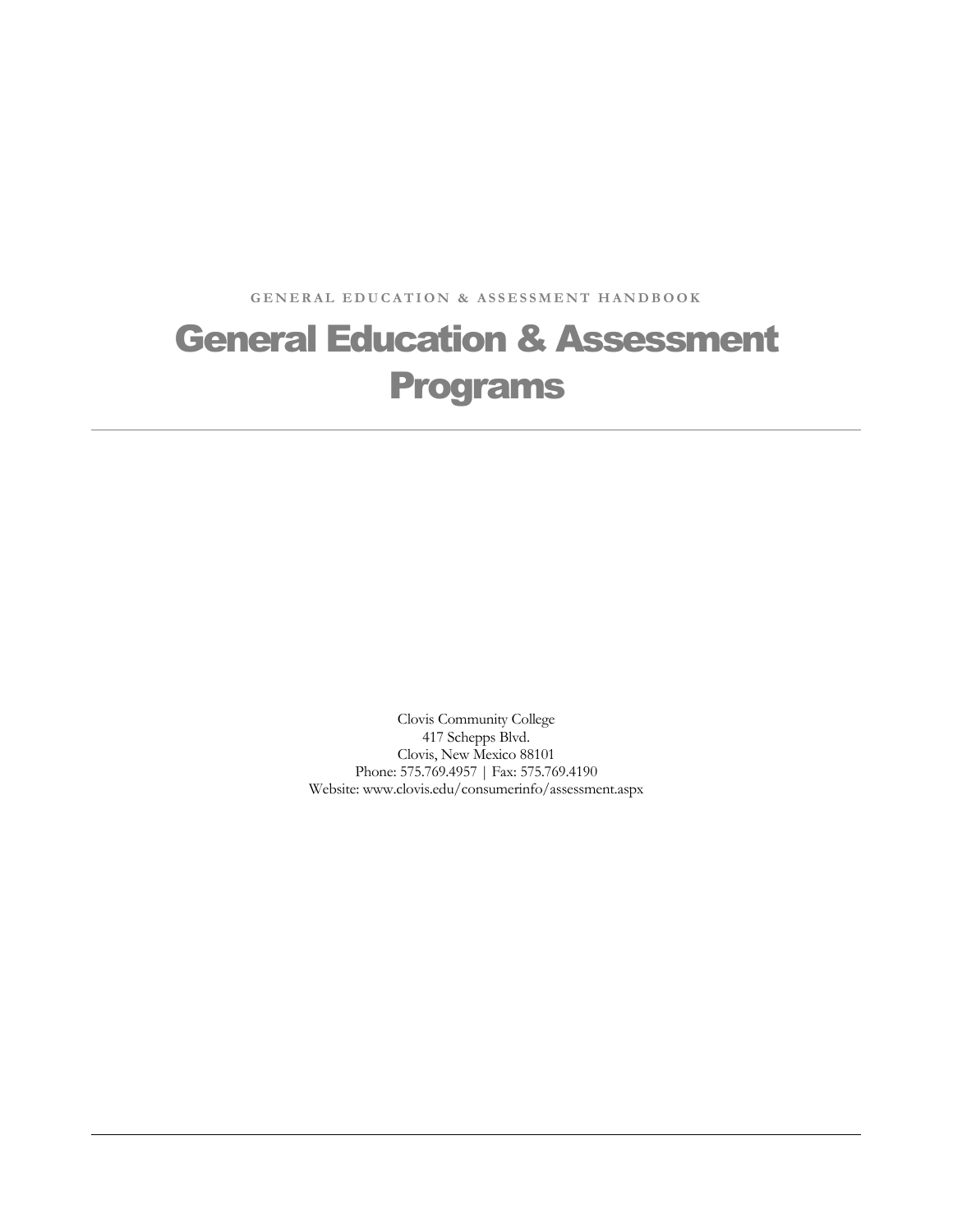# Table of Contents

| General Education & Assessment (Prior to 01 August 2019) 4               |  |
|--------------------------------------------------------------------------|--|
|                                                                          |  |
|                                                                          |  |
|                                                                          |  |
|                                                                          |  |
| General Education Program Assessment Rollout (AY 2019-20) 6              |  |
| General Education & Assessment (Effective 01 August 2019) 7              |  |
|                                                                          |  |
|                                                                          |  |
| Content Areas (and Courses Offered at Clovis Community College) 8        |  |
|                                                                          |  |
|                                                                          |  |
|                                                                          |  |
|                                                                          |  |
|                                                                          |  |
| Table 4. - Quantitative Reasoning NMES and Component Skills 13           |  |
| Table 5. - Personal & Social Responsibility NMES and Component Skills 14 |  |
| Table 6. - Information & Digital Literacy NMES and Component Skills  15  |  |
|                                                                          |  |
|                                                                          |  |
|                                                                          |  |
|                                                                          |  |
|                                                                          |  |
|                                                                          |  |
|                                                                          |  |
|                                                                          |  |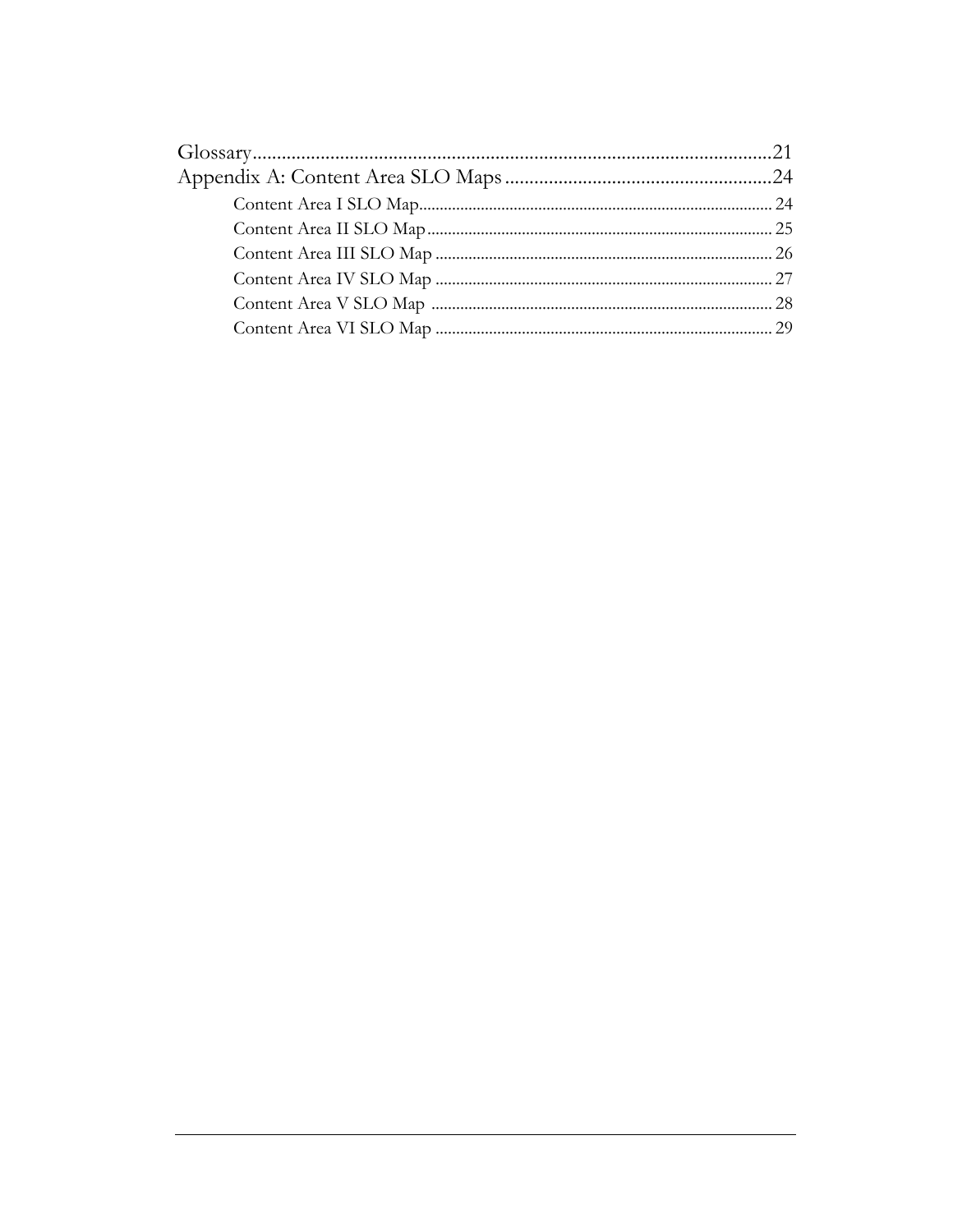# **Section** 1

# <span id="page-4-0"></span>Clovis Community College

*This section provides a closer, more intimate look at Clovis Community College [New Mexico] as an institution of higher learning in rural eastern New Mexico. This section also examines the institution's relationship to general education and general education assessment prior to* **01 August 2019***.* 

he nature of higher education is changing both in New Mexico and at the regional and national level. These changes are readily apparent within the recent mandates pushed by the **State of New Mexico** through the state legislature and those institutions responsible for higher education in the state. To complicate matters further, those accreditation agencies overseeing accreditation at Clovis Community College are demanding that changes be made to how things are done, especially when it comes to General Education. T

#### <span id="page-4-1"></span>**Mission**

Our mission is to provide high quality education and training that improves the lives of all students and ignites economic vitality in the community we serve.

#### <span id="page-4-2"></span>Vision

Our vision is to become the college of choice for students seeking to improve their lives and for employers seeking to develop and grow a highly skilled workforce.

#### <span id="page-4-3"></span>Institutional Values

**Excellence.** We insist on providing high quality, relevant education and training provided by highly talented faculty and staff who encourage and motivate our students to succeed.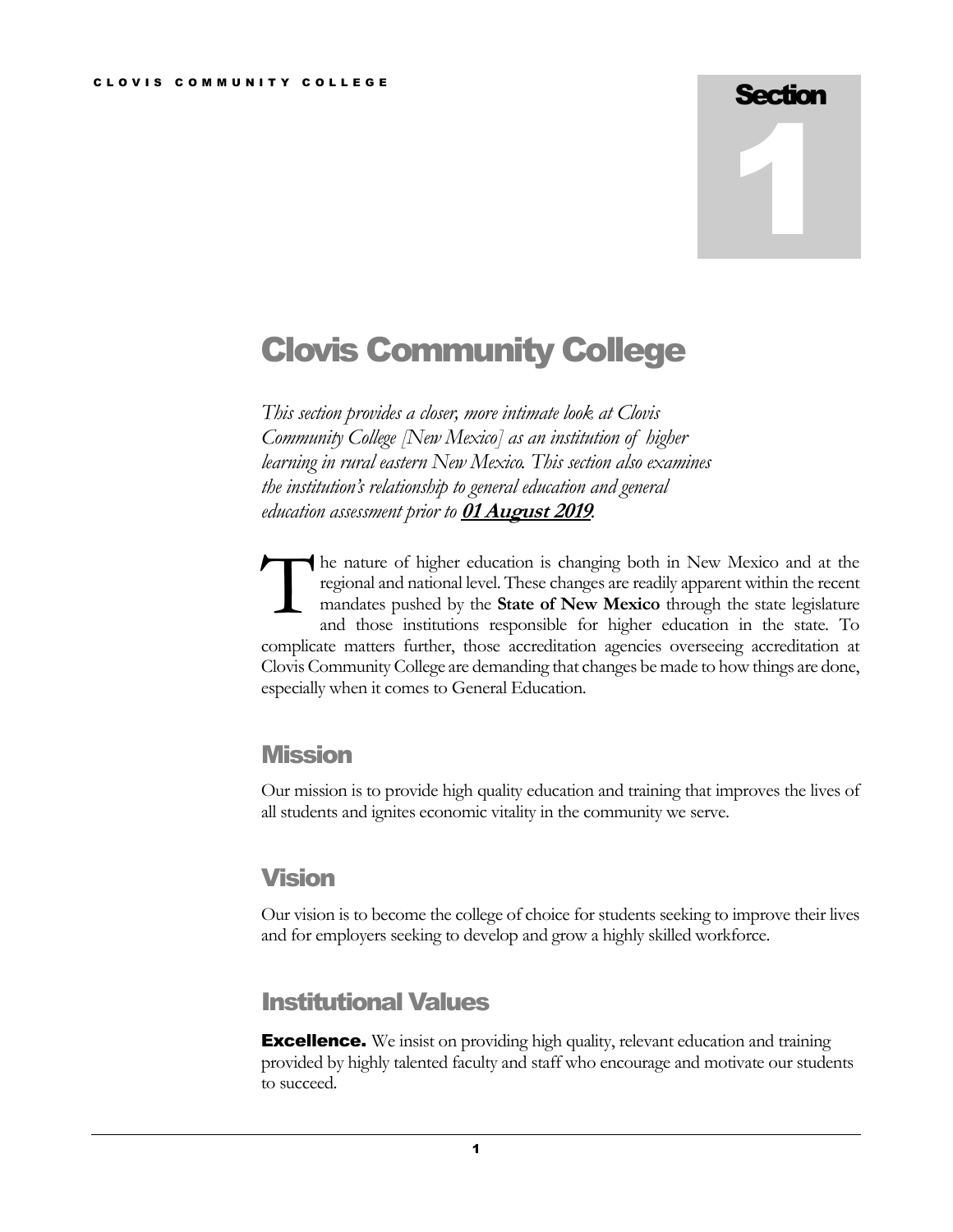**Diversity.** We seek to provide a safe environment for open and respectful dialog among individuals and groups from varied backgrounds and experiences.

**Collaboration.** We pursue meaningful partnerships because we believe we must all work together to make a difference in our community and world.

**Flexibility.** We seek to be creative in the times and methods we use to offer education and training because we know that our students have families and jobs that place important demands on their time.

**Optimism.** We strive to be the beacon of hope for our students and for the community because we know education improves the live of not only the students we serve, but also their families and the community overall.

**Respect.** We strive to be respectful and responsive in our interactions with students, employers, and community members.

## <span id="page-5-0"></span>Clovis Community College's Impact

Clovis Community College (CCC) is a locally controlled locally governed independent community college. The campus occupies approximately 100 acres of land with a \$30 million facility. Our Allied Health Center opened in 2012 and provides state-of-the-art training facilities for students in the Allied Health occupations, which include nursing, radiologic technology, and physical therapy. CCC offers a wide range of degree and occupational programs and serves over 4,000 students in New Mexico and around the country. CCC has been designated a Hispanic Serving Institution by the U.S. Department of Education. CCC has also been named a Military Friendly School, a designation that honors the top 15 percent of college, universities, and trade schools in the country that are doing the most to embrace America's military service members, veterans, spouses, and dependents as students and ensure their success on campus. Our students come from a wide variety of educational and cultural backgrounds. With a \$74 million annual economic impact on the region, Clovis Community College is a critical supplier of skilled workers to local industries. 78 percent of our Career-Technical graduates are successfully employed upon completing their programs.

## <span id="page-5-1"></span>Assessment Council Definition and Purpose

Per the Clovis Community College Governance Document (Revised 9/2015), pg. 7, the Assessment Council promotes effectiveness of instruction and services by:

- Maintaining a current assessment plan, which provides for regular appraisal of all instructional, service, and support functions of the institution.
- Collecting assessment data generated through implementation of the assessment plan and reporting periodically to the campus community and other appropriate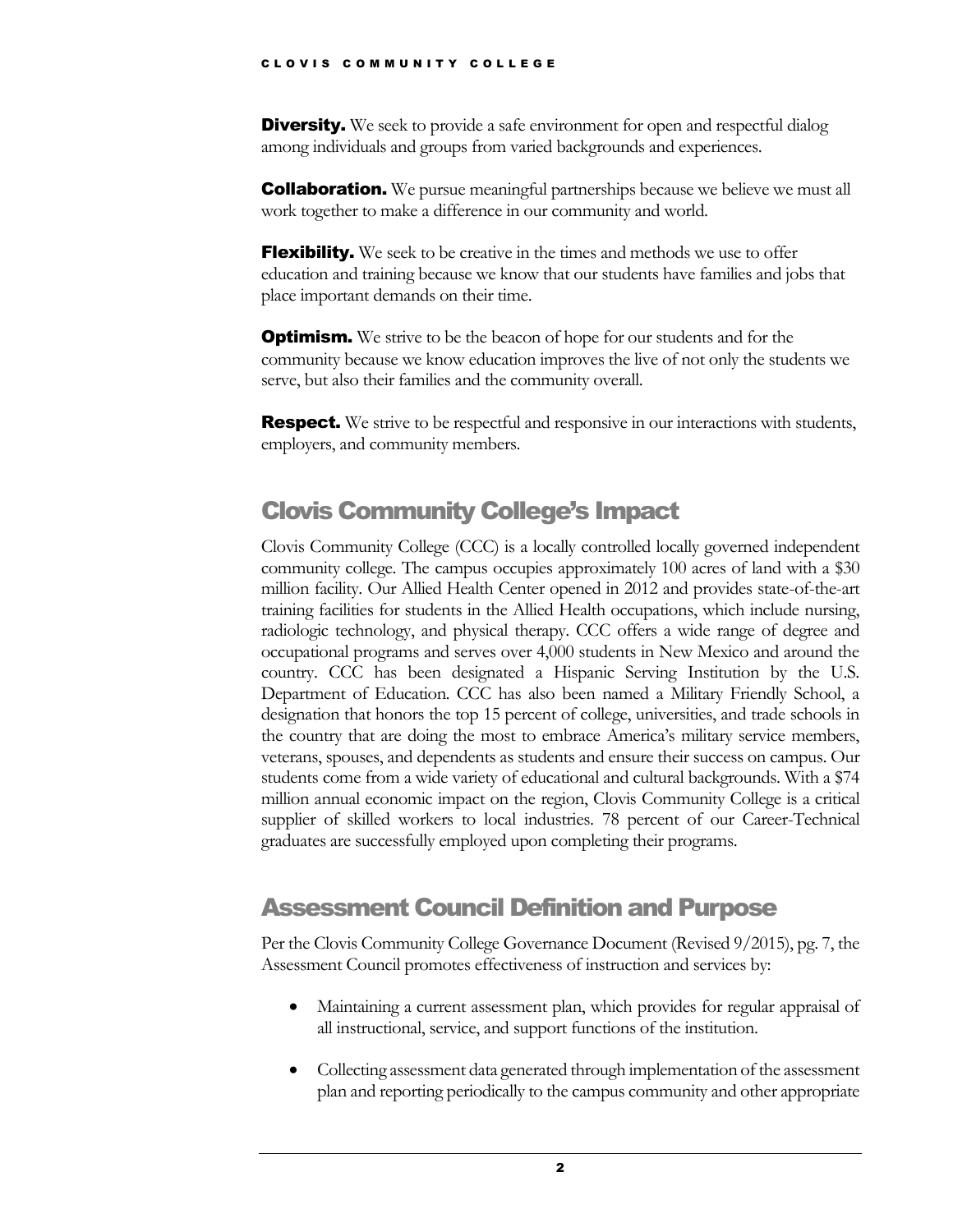constituencies concerning findings, indications for improvement, corrective action implemented, and recommendations.

- Promoting education on the assessment function and encouraging all operating units to continually measure effectiveness and identify and implement changes to bring about improvement in performance.
- Evaluating and assisting with faculty assessment of student learning outcomes.

**Membership**: The Assessment Council includes in its membership the Executive Vice President, the Chief Information Officer, Division Chairs, four or more Faculty members, and a Secretary. The Executive Vice President shall appoint a Chair from among those holding membership in the faculty constituency group.

**Meets**: The Assessment Council meets at least twice each fall and spring semester and at the call of the Chair.

Per the Clovis Community College Governance Document (Revised 9/2015), pg. 4, **DEFINITION AND FUNCTION OF CONSTITUENT GROUPS**:

**Faculty**: This constituency group includes all exempt, non-classified full-time personnel whose job descriptions are primarily instructional and who are not identified as administrative or professional in assignment. All full-time faculty members, including division chairs employed on faculty contracts, are members of this group. This group is represented in the governance process through the Faculty Association of Clovis Community College (FACCC).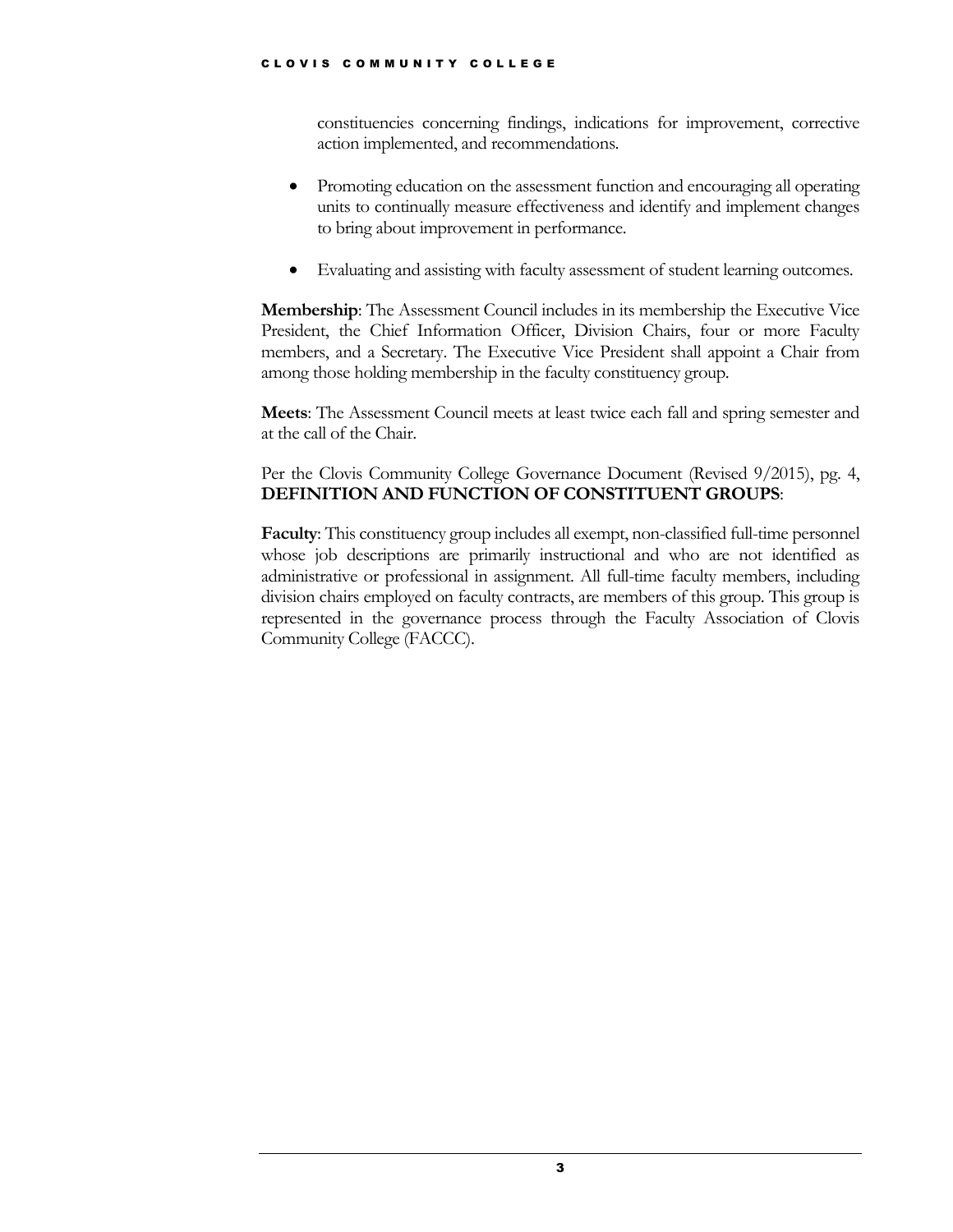# <span id="page-7-0"></span>General Education & Assessment (Prior to 01 August 2019)

#### <span id="page-7-1"></span>Philosophy of General Education.

All associate degrees at CCC contained an integrated core of general education requirements. These included, but were not limited to, courses in concentration areas of communication, English, mathematics, lab science, social and behavioral science, and humanities and fine arts. This core ensured that graduates possessed adequate literacy and general knowledge to function well in employment, to pursue additional education, and to participate in the cultural and political life of the community and in society. Certificate programs included a combination of general education requirements and practical learning experiences within the discipline.

#### <span id="page-7-2"></span>General Education Philosophy Statements.

The following general education philosophy statements summarized the competencies Clovis Community College students achieved through classes included in the General Education curriculum as well as in programs of study.

#### Clovis Community College students should

• **Be able** to write a well-developed, coherent, grammatically correct essay that demonstrates independent thought and integration of research.

• **Demonstrate** the ability to think critically, organize ideas, adapt to a particular audience, and make a credible oral presentation.

• **Demonstrate** the ability to observe, to perceive verbal and non-verbal communications, to organize information, and to effectively convey information and ideas orally.

• **Evolve** in their comprehension of science as an approach to problem-solving and the acquisition of knowledge.

• **Demonstrate** an understanding of cultural, social, and political structures and processes and their effects on individual, group, and societal behaviors.

#### <span id="page-7-3"></span>General Education Assessment.

Prior to AY 2016–17, General Education course assessments were performed according to the scheduled rotation. Beginning AY 2016–17, assessments for all sections within General Education courses were performed annually (see Aug 18 and Dec 5, 2016, Assessment Committee Meeting Minutes). Annual assessments of student learning outcomes listed in the New Mexico General Education Core Competencies were divided into five State Competencies:

- **Area I**: Communications
- **Area II**: Mathematics
- **Area III**: Laboratory Science
- **Area IV**: Social/Behavioral Sciences
- **Area V**: Humanities and Fine Arts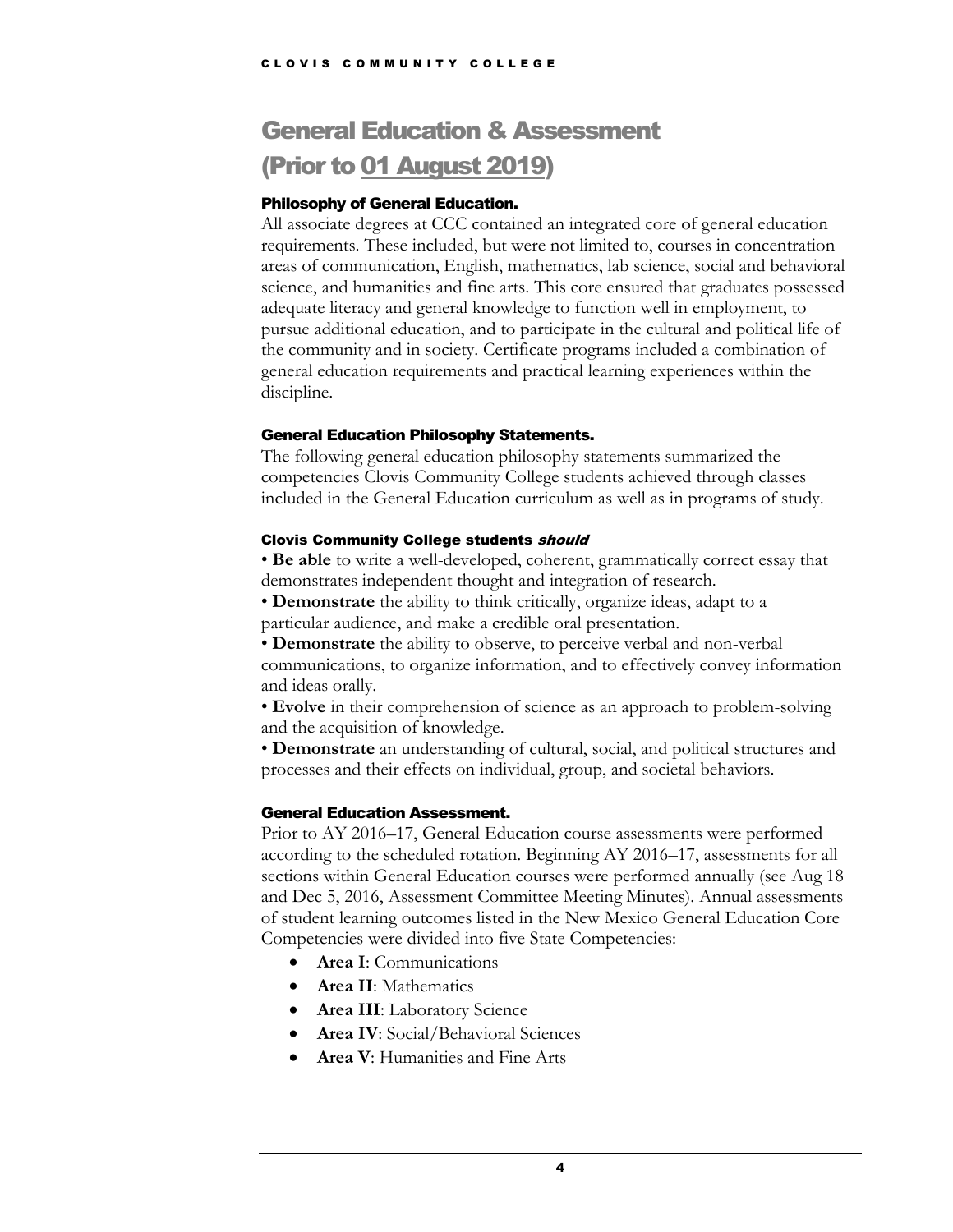#### <span id="page-8-0"></span>Assessment Process (Prior to 01 August 2019).

Full-time and adjunct faculty were required to submit a comprehensive formal Core Competency Report each year (aggregating data and analyses from all sections taught for each course). Reports were submitted to the Division Chair overseeing the department writing the report. Division Chairs then reviewed, approved, and then submitted reports to the Assessment Committee for final review and inclusion in an annual **General Education Assessment Report** (**GEAR**). Core Competency Report content included the following information:

- Competencies being measured
- Assessment Procedures
- Assessment Results
- Use of data to enhance student learning

The General Education Assessment Reports are posted on the college's public Web site and are available to all interested parties (see below). <http://www.clovis.edu/consumerinfo/assessment.aspx>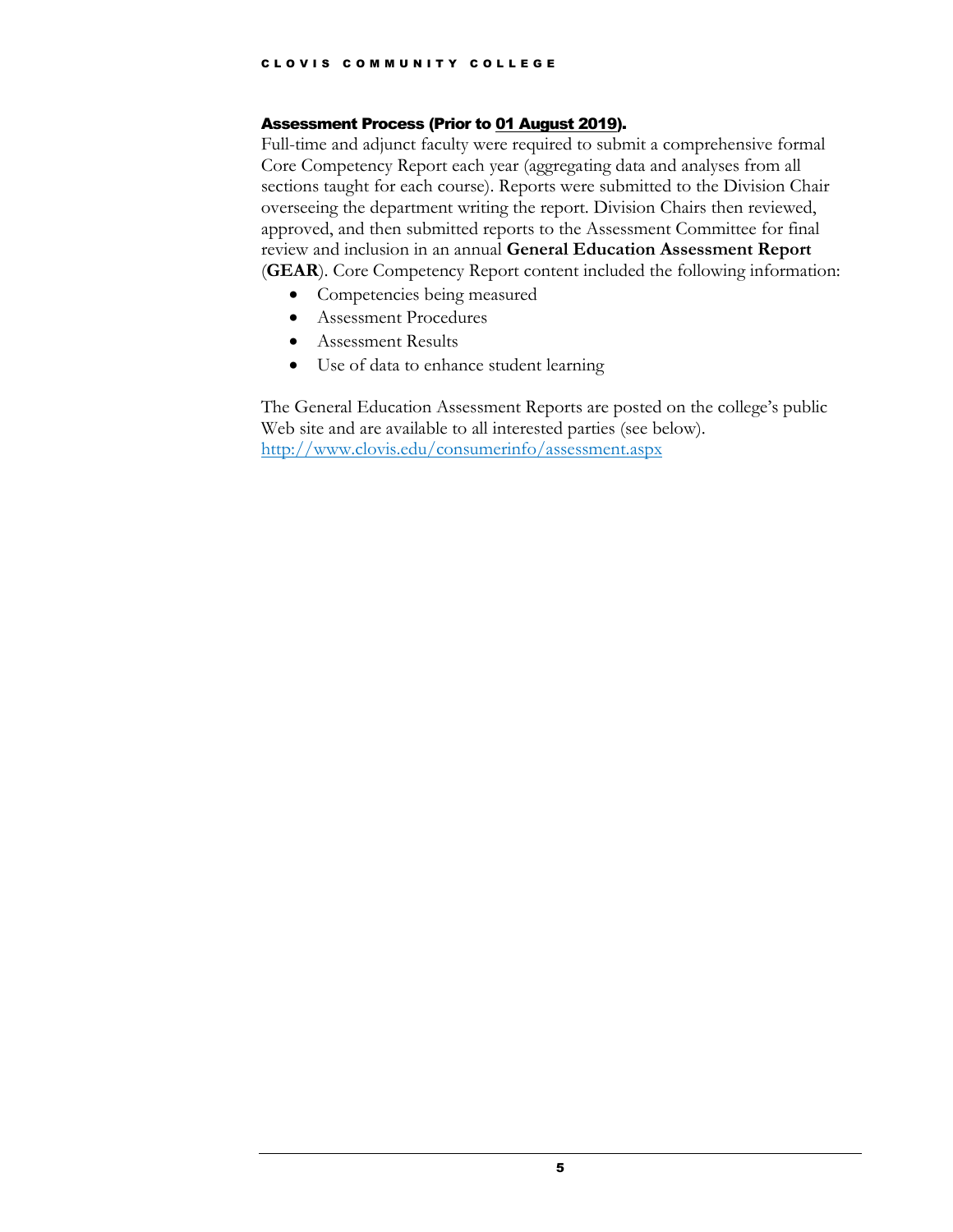# **Section** 2

# <span id="page-9-0"></span>General Education Program Assessment Rollout (AY 2019–20)

*This section provides a closer look at how Clovis Community College will roll out its new general education assessment plan starting* **01 August 2019***. Moreover, readers will find in this section a detailed statement concerning the* Why *of SLO Reports (i.e., assessment).*

he New Mexico state legislature passed the **Post-Secondary Education Articulation Act**, which required the **New Mexico Higher Education Department** (**NMHED**) to consult with faculty to establish a common course numbering system for lower-division courses offered at public higher education institutions in the state. When **New Mexico (Common) Course Numbering System** (**NMCCN**) was established, the steering committee decided to include both common and unique courses to the system. The decision to include unique courses was made to prevent the assignment of the same four-letter prefix and four-digit number to courses that are offered at only a single institution. T

The goal of the NMCCN is to improve the articulation and transfer of courses between New Mexico's Higher Education Institutions. To this end, when students transfer between two New Mexico public or participating tribal institutions, a course taken at the sending institution transfers as the course carrying the same NMCCN designation at the receiving institution.

For an institution to offer a common course, the institution must adopt the approved four-letter and four-number designator, course description, and **all** of the listed course student learning outcomes (**SLOs**).

On top of the state-mandated course changes, our institution also received a recommendation from the **Higher Learning Commission** (**HLC**) to re-examine how we assess General Education. Prior to August 01, 2019, assessment of General Education was based on NMHED's **General Education Assessment Report (GEAR)** requirements. Our campus required course assessment of every section of every General Education course taught each academic year. These assessment reports were compiled into a single report and posted on the Assessment Program Web page. This process has changed to assess NMHED's **Five Essential Skills (NMES)** and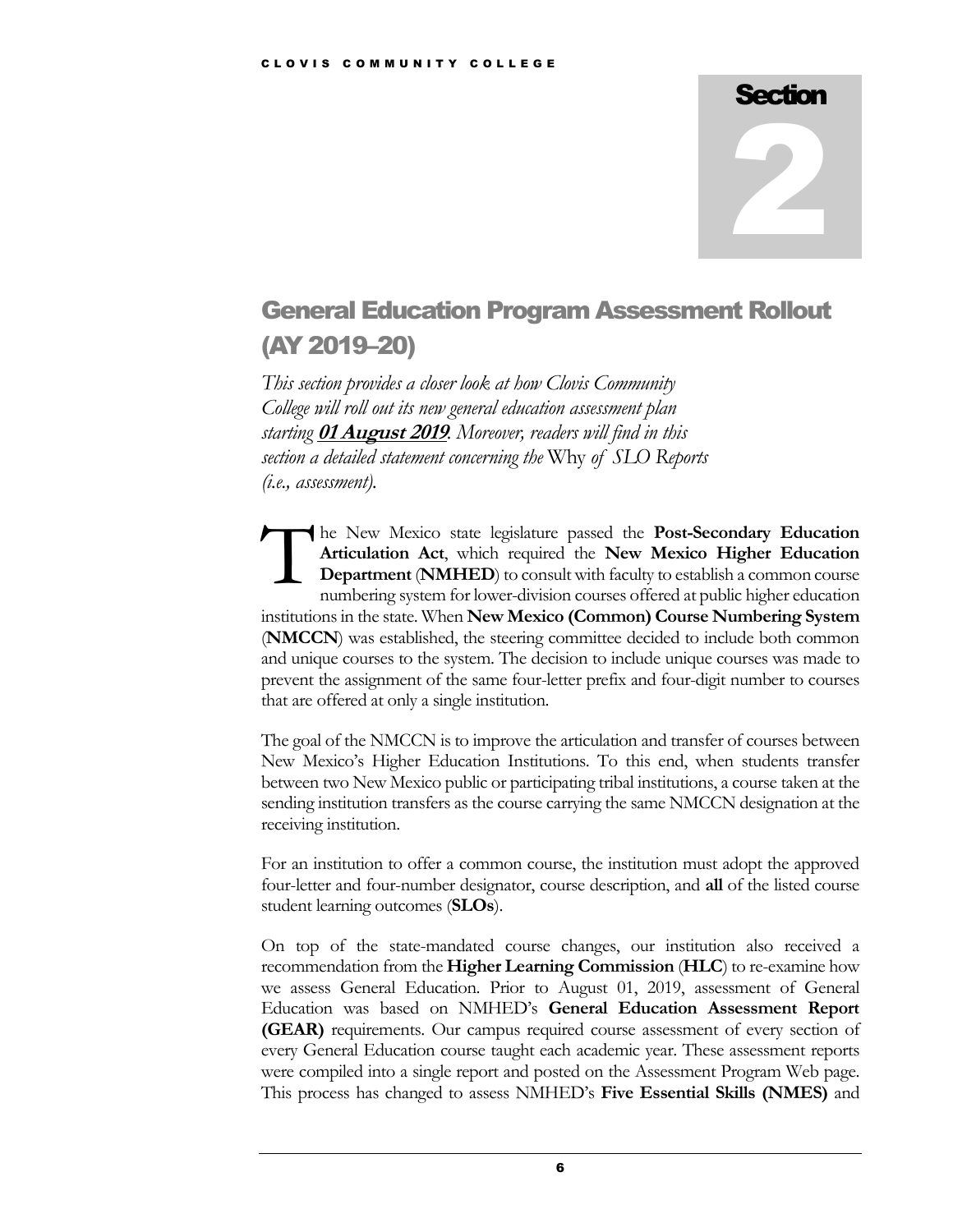their **component skills** across the General Education disciplines, rather than by course. General Education after August 01, 2019 is assessed as a program, with the NMES designated as **program learning outcomes** (**PLOs**). (These PLOs are referred to as NMES or the Five Essential Skills to avoid confusion.) Initially, course student learning outcomes (**SLOs**) will be aligned to these Essential Skills and their component skills and student mastery measured and reported for every section of each General Education course taught in an Academic Year at Clovis Community College. Once General Education courses have all completed this process, non-General Education courses and programs will also align applicable SLOs and their measurement tools to those same Five Essential Skills. This provides a customer/end-user perspective of the General Education Program's effectiveness.

## <span id="page-10-0"></span>General Education & Assessment (Effective 01 August 2019)

#### <span id="page-10-1"></span>Substantial Changes to Assessment

General Education in New Mexico significantly changed effective **01 August 2019**. There are two General Education models in effect statewide: one for Associate and Bachelor degrees (excluding the Associate of Applied Science Degree), consisting of **31 credit hours**, and one for Associate of Applied Science Degree, consisting of **15 credit hours**.

| For Associate and Bachelor degrees 31<br>credit hours (excluding Associate of<br>Applied Science Degrees) | For Associate of Applied Science Degrees<br>15 credit hours                                       |
|-----------------------------------------------------------------------------------------------------------|---------------------------------------------------------------------------------------------------|
| Fixed 22.<br>At least 22 credit hours of courses in the<br>following six content areas:                   | Fixed 12.<br>At least 12 credit hours of courses from<br>four of the following six content areas: |
| communications (6 credits)                                                                                | communications                                                                                    |
| mathematics (3 credits)                                                                                   | mathematics                                                                                       |
| science (4 credits)                                                                                       | science                                                                                           |
| social and behavioral science (3 credits)                                                                 | social and behavioral science                                                                     |
| humanities (3 credits)                                                                                    | humanities                                                                                        |
| creative and fine arts (3 credits)                                                                        | creative and fine arts                                                                            |

| <b>Flexible nine</b>                                          | <b>Flexible three</b>                                         |
|---------------------------------------------------------------|---------------------------------------------------------------|
| the content areas listed above                                | the content areas listed above                                |
| other content areas that the institution<br>deems appropriate | other content areas that the institution<br>deems appropriate |

<span id="page-10-2"></span>Table 1. – Degree Gen Ed Credit Hour Requirements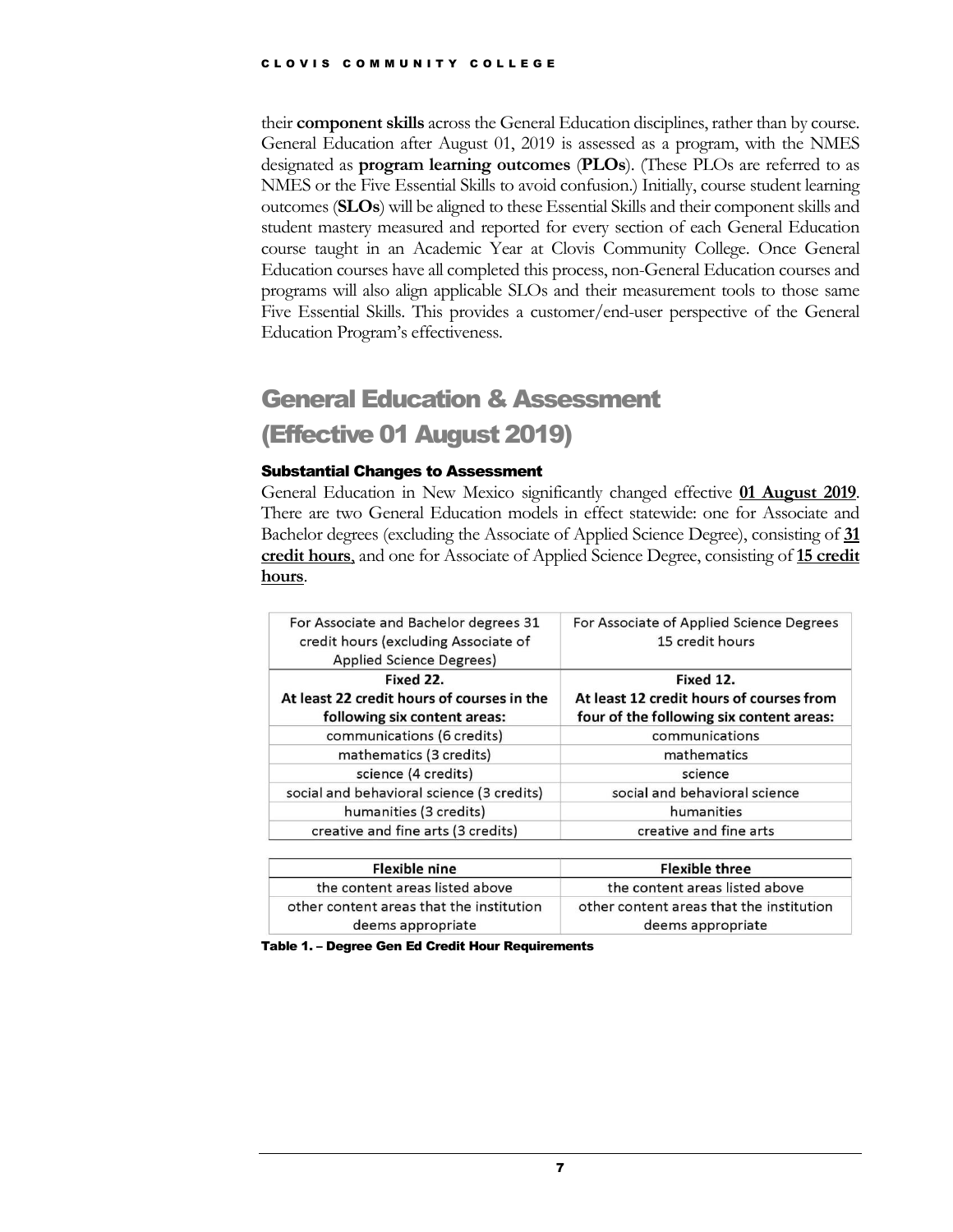General Education is now divided into **six content areas** instead of the previous five. These content areas can be found below, with the courses Clovis Community College offers in each content area (as seen in the Clovis Community College AY 2019–2020 Catalog, pp. 31–32).

#### <span id="page-11-0"></span>Content Areas (and Courses Offered at Clovis Community College).

#### **Area I. COMMUNICATION**

- a. **ENGL 1110** Composition I
- b. **ENGL 1120** Composition II
	- **ENGL 2210** Professional & Technical Communication
- c. **COMM 1130** Public Speaking **COMM 2120** Interpersonal Communication
- **Area II. MATHEMATICS**
	- a. **MATH 1130** Survey of Mathematics **MATH 1120** College Algebra or higher
		- **MATH 1350** Introduction to Statistics
- **Area III. SCIENCE**
	- a. **BIOL 1110C** General Biology Lecture & Lab **BIOL 11130C** Introductory Anatomy & Physiology *Lecture & Lab (Non-Majors)* **BIOL 2210C** Human Anatomy and Physiology I Lecture & Lab AND

**BIOL 2225C** Human Anatomy and Physiology II Lecture & Lab AND

- **BIOL 2310C** Microbiology Lecture & Lab
- b. **CHEM 1120C** Introduction to Chemistry Lecture & Lab *(Non-Majors)* **CHEM 1215C** General Chemistry I Lecture & Laboratory for STEM Majors (Highly recommended for pre-med majors) **CHEM 1225C** General Chemistry II Lecture & Lab for STEM Majors
- c. **PHYS 1115C** Survey of Physics with Lab **PHYS 1230C** Algebra-Based Physics I Lecture and Lab **PHYS 1240C** Algebra-Based Physics II Lecture and Lab (Highly recommended for pre-med majors)
- d. **GEOL 1110C** Physical Geology Lecture and Lab
- **Area IV. SOCIAL AND BEHAVIORAL SCIENCE**
	- a. **ECON 1110** Survey of Economics **ECON 2110** Macroeconomic Principles **ECON 2120**.Microeconomic Principles
	- b. **POLS 1120** American National Government **POLS 2160** State and Local Government
	- c. **PSYC 1110** Introduction to Psychology **PSYC 2120** Development Psychology **PSYC 2130** Adolescent Psychology **PSYC 2140** Child Psychology
	- d. **SOCI 1110** Introduction to Sociology **SOCI 2240** Sociology of Intimate Relationships and Family **SOCI 2310** Contemporary Social Problems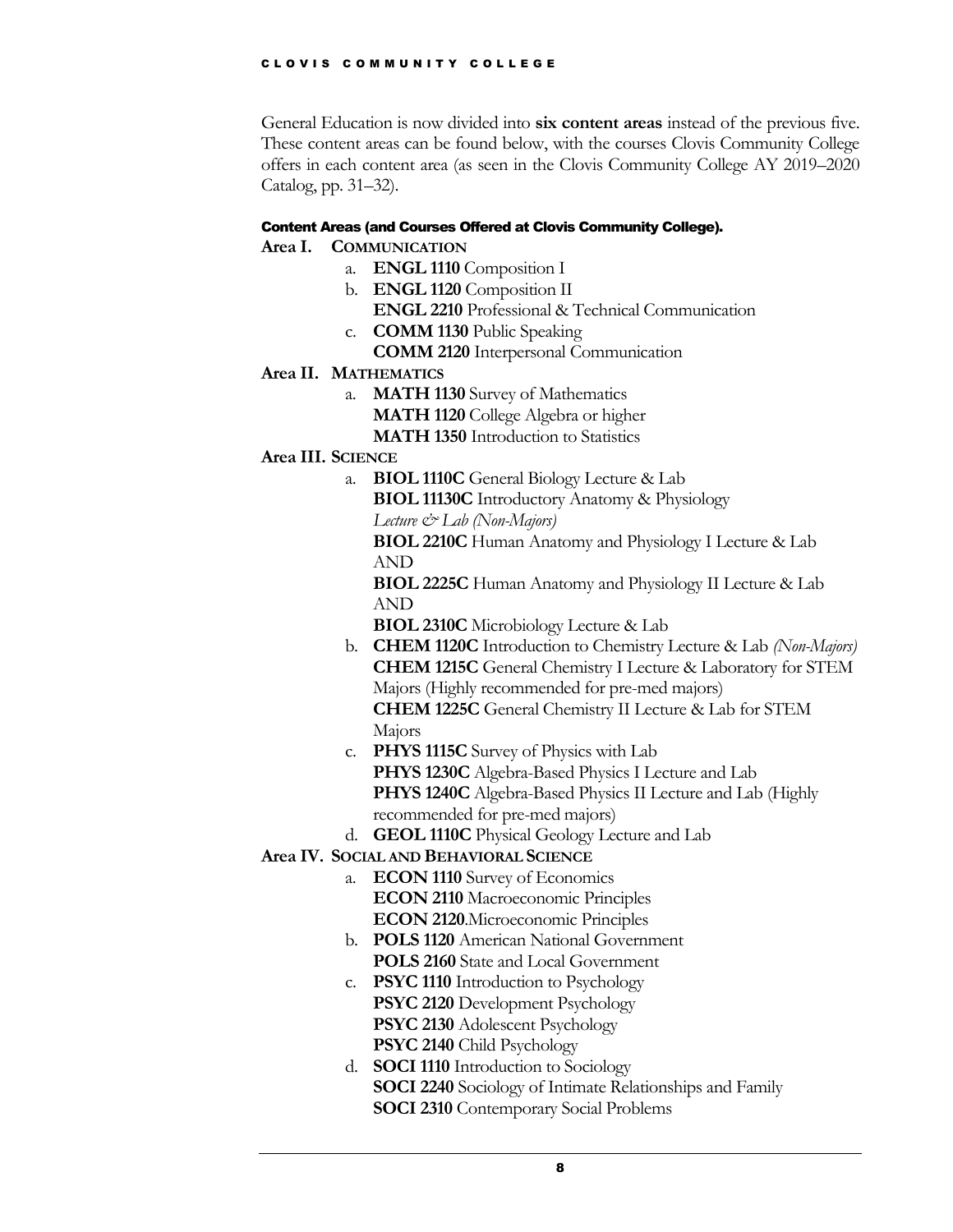- e. **ANTH 1140** Introduction to Cultural Anthropology **ANTH 1180** Dawn of Humanity
- **Area V. HUMANITIES**
	- a. **HIST 1110** United States History I **HIST 1120** United States History II **HIST 1130** World History I **HIST 1140** World History II **HIST 2110** Survey of New Mexico History
	- b. **PHIL 1120** Logic, Reasoning & Critical Thinking **PHIL 2110** Introduction to Ethics **PHIL 2230** Philosophical Thought
	- c. **HUMN 1110** Introduction to World Humanities I **HUMN 2110** Introduction to World Humanities II
	- d. **ENGL 1410** Introduction to Literature **ENGL 2350** Introduction to Drama **ENGL 2360** Introduction to Poetry **ENGL 2370** Introduction to the Novel **ENGL 2380** Introduction to Short Fiction **ENGL 2610** American Literature I **ENGL 2620** American Literature II
		- **ENGL 2630** British Literature I
		- **ENGL 2640** British Literature II
	- e. **SPAN 1110** Spanish I **SPAN 1120** Spanish II

#### **Area VI. CREATIVE AND FINE ARTS**

- a. **ARTH 1110** Art Appreciation **ARTH 2110** History of Art I **ARTH 2120** History of Art II **ARTS 1240** Design I **ARTS 1250** Design II **ARTS 1340** Functional Ceramics I **ARTS 1610** Drawing I **ARTS 1630** Painting I **ARTS 2330** Functional Ceramics II **ARTS 2410** Black & White Photography **ARTS 2610** Drawing II **ARTS 2630** Painting II b. **DANC 1110** Dance Appreciation
- c. **MUSC 1130** Music Appreciation: Western Music **MUSC 1210** Fundamental of Music for Non-Majors
- d. **THEA 1110** Introduction to Theatre
	- **THEA 1130** Introduction to Film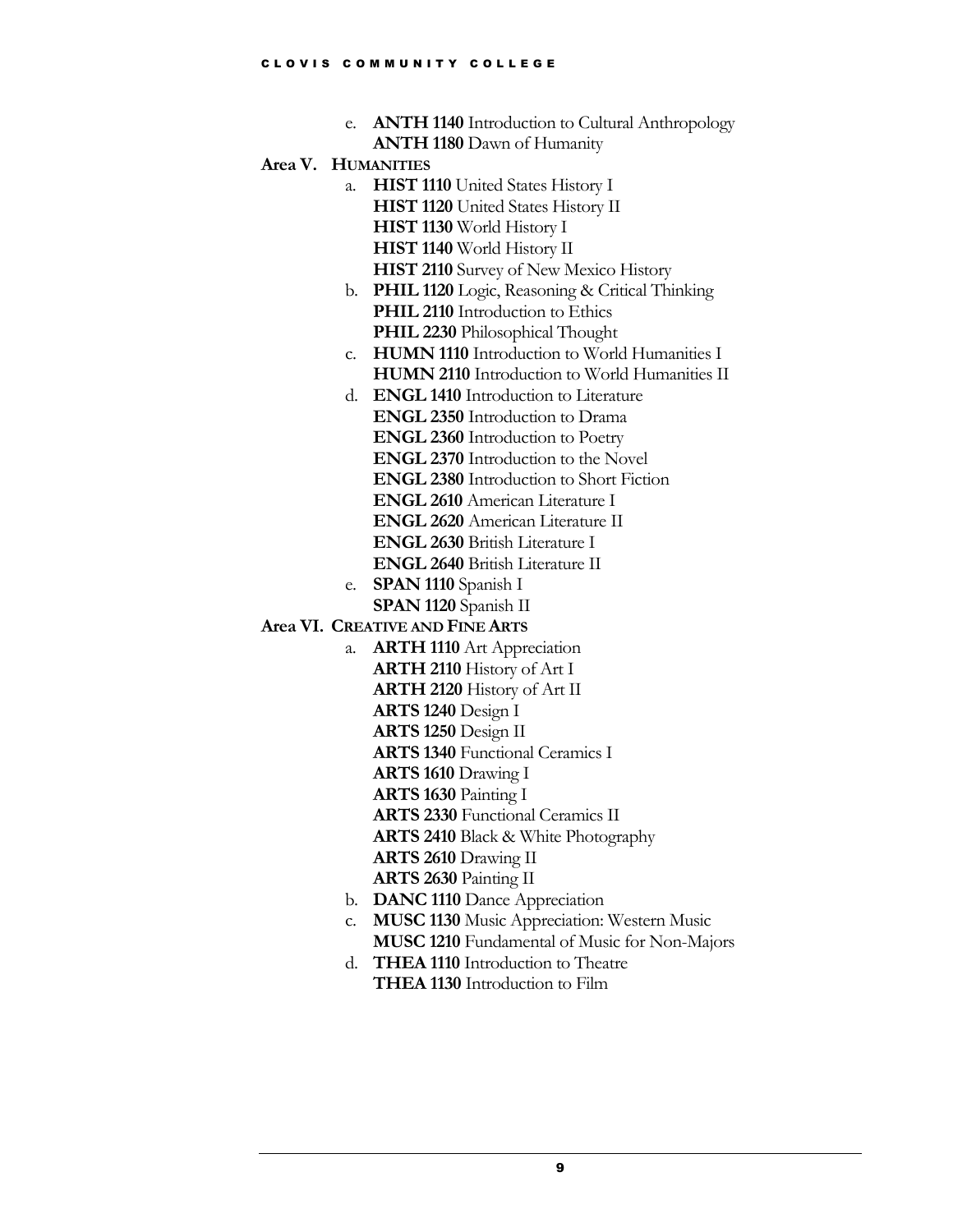### <span id="page-13-0"></span>New Mexico's Five Essential Skills

NMHED identified **Five Essential Skills (NMES)** that are shared across all disciplines. More importantly, the Five Essential Skills should, according to NMHED, prepare students for not only subsequent college courses but also for situations within the workplace, personal and social spheres, and civic life in New Mexico (and elsewhere). Three Essential Skills are associated with each of the six identified content areas (see Table 2). Faculty teaching within any of the six content areas must work to instill the three related Essential Skills in their students, while also addressing content and skills associated with the particular course.

#### <span id="page-13-1"></span>The NMES (descriptions/goals added) are as follows:

- **I. Communication:** Courses in this area should begin to prepare students for communication in subsequent college courses and in the workplace, personal and social spheres, and civic life. The courses should prepare students to become versatile communicators who can respond to a diverse range of situations with appropriate written, oral, visual, or digital texts and performances. At the completion of the Communication component of the General Education curriculum, students should aim for, at minimum, the Developing level for each component skill. By practicing disciplinary communication skills in courses within a major field of study, undergraduates should reach the Proficiency level by the end of a baccalaureate degree program.
- **II. Critical Thinking:** To qualify for certification for the critical thinking skill, a course must cover (to some extent) all four component skills. The reason is due to the nature of critical thinking itself. Critical thinking is an organic skill: each of the subcomponents is intimately connected with the others. It is not good critical thinking practice to formulate one's conclusions and then go looking for evidence in support afterward. And as students collect and assess evidence, they must have some understanding of the logical relation between the evidence they are collecting and the conclusions they are trying to reach, or the problems they are trying to solve. For example, a student might painstakingly and meticulously gather meteorological evidence from a variety of independent sources in Las Cruces over the past five years. If the research question is to provide evidence for the hypothesis that there are anthropogenic causes of global warming, the student's evidence gathering efforts are mostly wasted. Note, however, it is entirely consistent with this requirement that some courses place more emphasis on a particular subskill or subskills. A history course emphasizing archival research might place particular emphasis on the evidence acquisition subskill and less emphasis on the other three component skills. A philosophy course might place more emphasis on the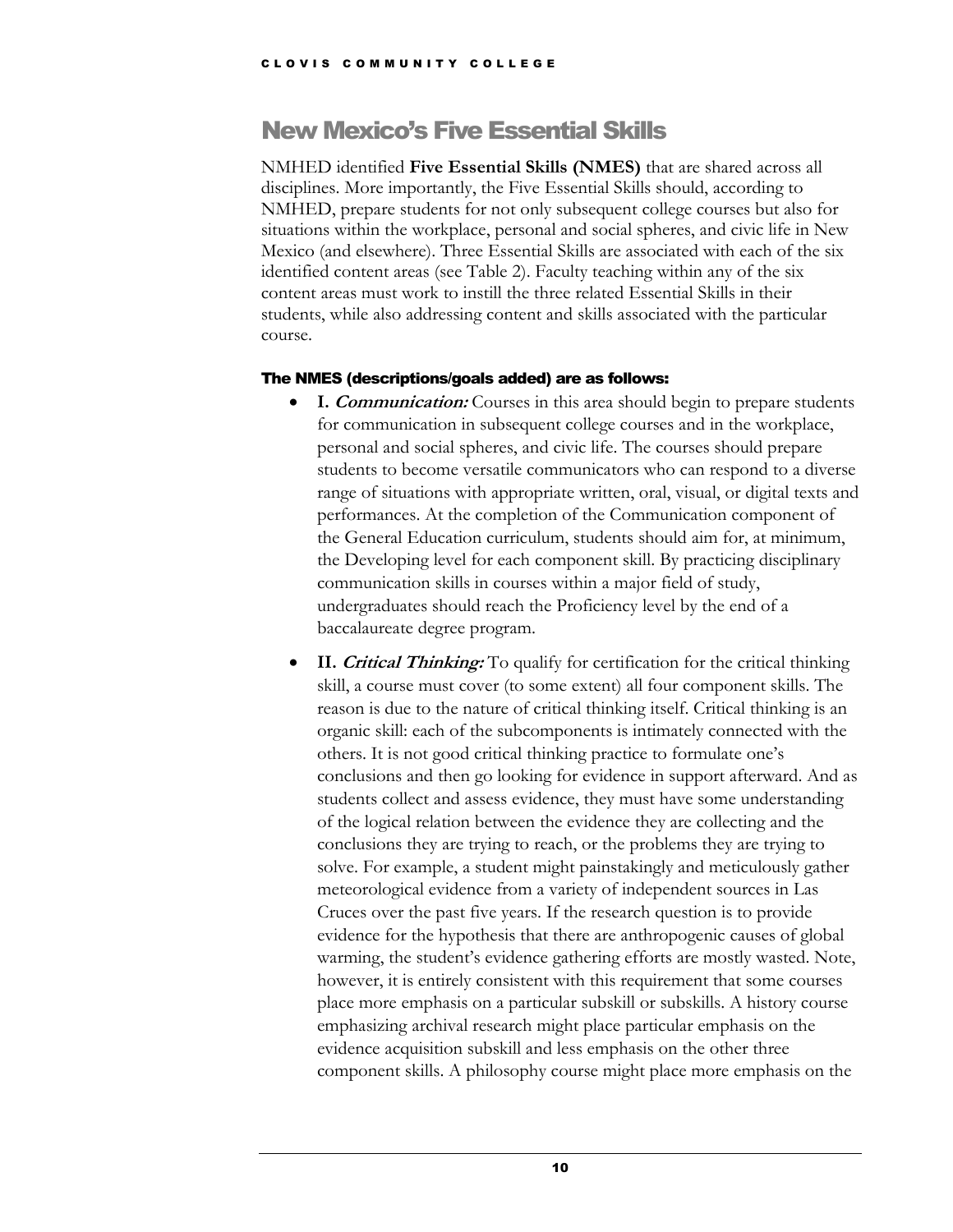reasoning subskill and less on the other three components. Students should be able to reach the Proficient level after two courses in this area.

- **III.** *Information & Digital Literacy:* A course focused on information and digital literacy as an essential skill should encompass three of the four component skills. Proficiency in Information & Digital Literacy is defined at a level appropriate to general education. Information literacy spans across genres and content within the general education core and is not tied to a specific media or format.
- **IV. Personal & Social Responsibility:** This set of skills could be taught in a range of disciplines with different foci. For a course to be designated as one that teaches personal and social responsibility skills, it needs to focus on at least two of the below component skills. At the completion of the Personal and Social Responsibility component of the General Education curriculum, the student should be at the Developing level in all areas. An undergraduate in a related field should reach the Proficiency level by the end of a baccalaureate degree program.
- **V. Quantitative Reasoning:** Quantitative reasoning involve representing and communicating quantitative information, analyzing and formulating quantitative arguments, and solving quantitative contextual problems. Contextual problems are "word problems" situated within a context relevant to the course content (e.g. economics, psychology, chemistry) or otherwise accessible to students. They may model aspects of real-world problems while maintaining an appropriate level of complexity for general education students. Students in quantitative reasoning courses will be expected to demonstrate competency at the proficiency level for all three component skills.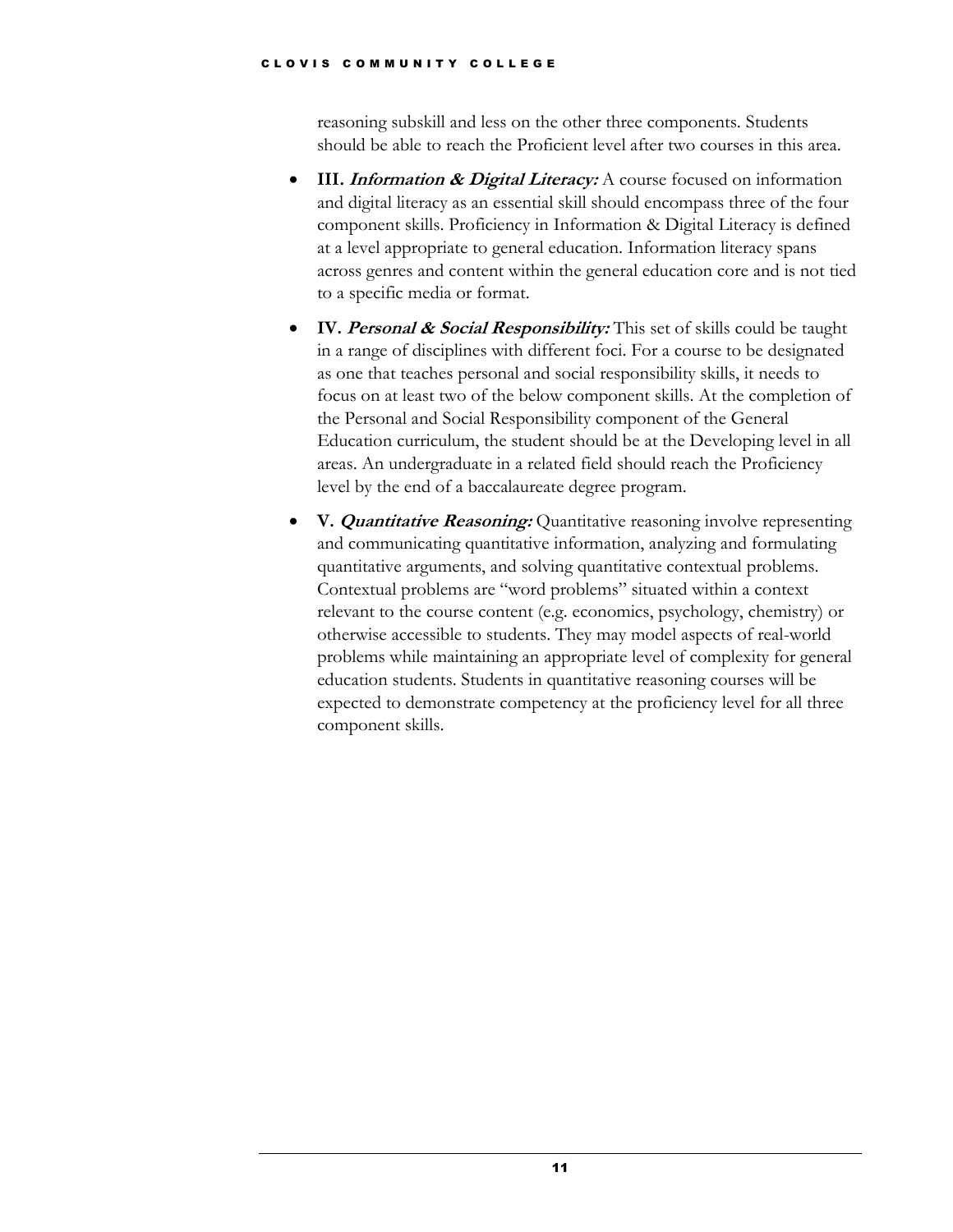The following table identifies each of the essential skills associated with a Content Area and supplies links to each Essential Skills rubric on the NMHED Web site.

|                              | ALIGNMENT OF ESSENTIAL SKILLS TO CONTENT AREAS<br><b>WITHIN THE</b> |
|------------------------------|---------------------------------------------------------------------|
|                              | NEW MEXICO GENERAL EDUCATION CURRICULUM                             |
| <b>General Education</b>     | Skills associated with the content area                             |
| Content Area                 |                                                                     |
| <b>Communications</b>        | Communication                                                       |
|                              | <b>Critical Thinking</b>                                            |
|                              | Information & Digital Literacy                                      |
| <i>Mathematics</i>           | Communication                                                       |
|                              | <b>Critical Thinking</b>                                            |
|                              | <b>Quantitative Reasoning</b>                                       |
| Science                      | <b>Critical Thinking</b>                                            |
|                              | Personal & Social Responsibility                                    |
|                              | <b>Quantitative Reasoning</b>                                       |
| Social & Behavioral Sciences | Communication                                                       |
|                              | <b>Critical Thinking</b>                                            |
|                              | Personal & Social Responsibility                                    |
| <i>Humanities</i>            | <b>Critical Thinking</b>                                            |
|                              | Information & Digital Literacy                                      |
|                              | Personal & Social Responsibility                                    |
| Creative and Fine Arts       | Communication                                                       |
|                              | <b>Critical Thinking</b>                                            |
|                              | Personal & Social Responsibility                                    |

<span id="page-15-0"></span>Table 2. – Content Areas & Associated NMES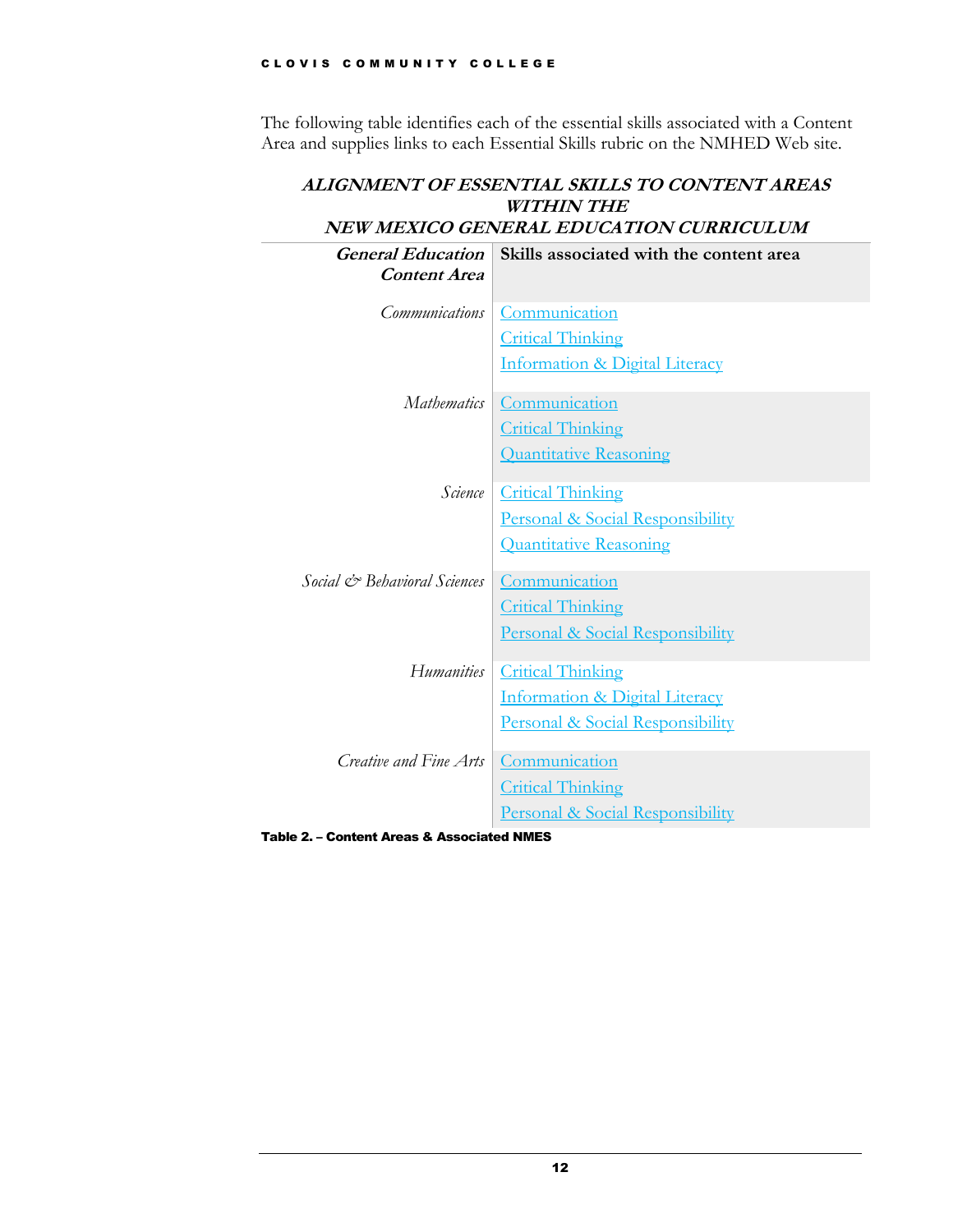#### <span id="page-16-0"></span>Component Skills (as Identified by NMHED).

Each of the **Five Essential Skills** is comprised of a number of component skills. These component skills are seen below. Each NMES requires some or all of the component skills be taught and measured in the courses associated with a Content Area. These component skills can be accessed on the NMHED Web site (and below).

#### **Communication Component Skills (Address All)**

| <b>Content Areas:</b> Communications, Mathematics, Social & Behavioral Sciences, AND |  |
|--------------------------------------------------------------------------------------|--|
| <i>Creative and Fine Arts</i>                                                        |  |

| Genre and Medium Awareness,<br>Application, and Versatility    | Identify and communicate in various genres and<br>mediums (oral, written, and digital) using<br>strategies appropriate for the rhetorical<br>situations (i.e., attending to audience, purpose,<br>and context).                                                                                                                                                                                         |  |
|----------------------------------------------------------------|---------------------------------------------------------------------------------------------------------------------------------------------------------------------------------------------------------------------------------------------------------------------------------------------------------------------------------------------------------------------------------------------------------|--|
| Strategies for Understanding and<br><b>Evaluating Messages</b> | Applying strategies such as reading for main<br>points, seeking key arguments,<br>counterarguments, rebuttals, locating<br>supporting documentation for arguments,<br>reading with a specific stakeholder lens;<br>applying a theoretical lens (e.g. cultural, political,<br>economic) to understand and evaluate messages<br>in terms of the rhetorical situation (audience,<br>purpose, and context). |  |
| Evaluation and Production of<br>Arguments                      | Evaluated the authority of sources in their own<br>arguments and those of others; distinguish<br>among supported claims, unsupported claims,<br>facts, inferences, and opinions. In arguments,<br>integrate support for their own claims with<br>information from sources that are used and<br>cited ethically and appropriately (using a major<br>citation system such as MLA and APA).                |  |

#### <span id="page-16-1"></span>Table 3. – Communication NMES and Component Skills

#### **Quantitative Reasoning Component Skills (Address All)**

**Content Areas:** *Mathematics AND Science*

|                                 | Communication/Representation of Express quantitative information symbolically,<br><i>Quantitative Information</i>   graphically, and in written or oral language. |
|---------------------------------|-------------------------------------------------------------------------------------------------------------------------------------------------------------------|
| <i>Analysis of Quantitative</i> | Interpret, analyze and critique information or a<br><i>Arguments</i>   line of reasoning presented by others.                                                     |
| Application of Quantitative     | Apply appropriate quantitative models to real<br>Models world or other contextual problems.                                                                       |

#### <span id="page-16-2"></span>Table 4. – Quantitative Reasoning NMES and Component Skills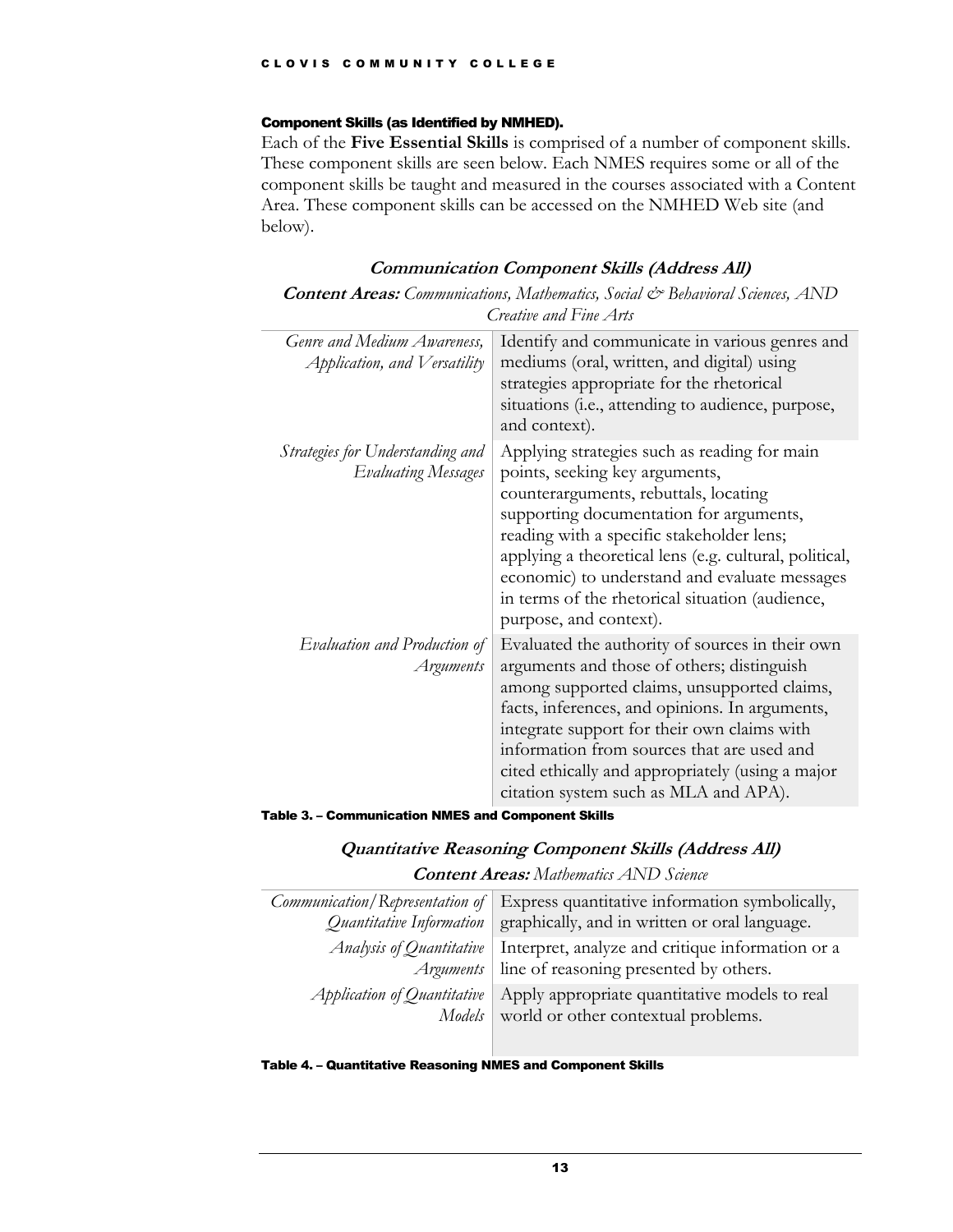#### **Personal and Social Responsibility Component Skills (Address 2 of 5)**

**Content Areas:** *Science, Social & Behavioral Sciences, Humanities, AND Creative and Fine Arts*

| Intercultural reasoning and<br>intercultural competence                | Personal and social justice issues; working with<br>different perspectives                                                                                                  |
|------------------------------------------------------------------------|-----------------------------------------------------------------------------------------------------------------------------------------------------------------------------|
|                                                                        | and ethnocentrism; compare and contrast<br>solutions across social and cultural<br>relationships                                                                            |
| Sustainability and the natural and<br>human worlds                     | The relationship among environmental, socio-<br>cultural, political, and economic systems; local<br>or global                                                               |
|                                                                        | issues                                                                                                                                                                      |
| Ethical reasoning                                                      | Ethical theories; the relationship                                                                                                                                          |
|                                                                        | between ethics and ethical systems and moral<br>norms; a range of ethical                                                                                                   |
|                                                                        | perspectives and ethical solutions                                                                                                                                          |
| Collaboration skills, teamwork and<br>value systems                    | Shared ethical obligations and intercultural<br>sensitivity; personal and                                                                                                   |
|                                                                        | mutual accountability; teamwork and<br>collaboration                                                                                                                        |
| Civic discourse, civic knowledge,<br>and engagement - local and global | Diverse positions on issues, values, or<br>practices; respectful civic dialogue from<br>differing perspectives; organizational, cultural,<br>economic, or political factors |
|                                                                        |                                                                                                                                                                             |

<span id="page-17-0"></span>Table 5. – Personal & Social Responsibility NMES and Component Skills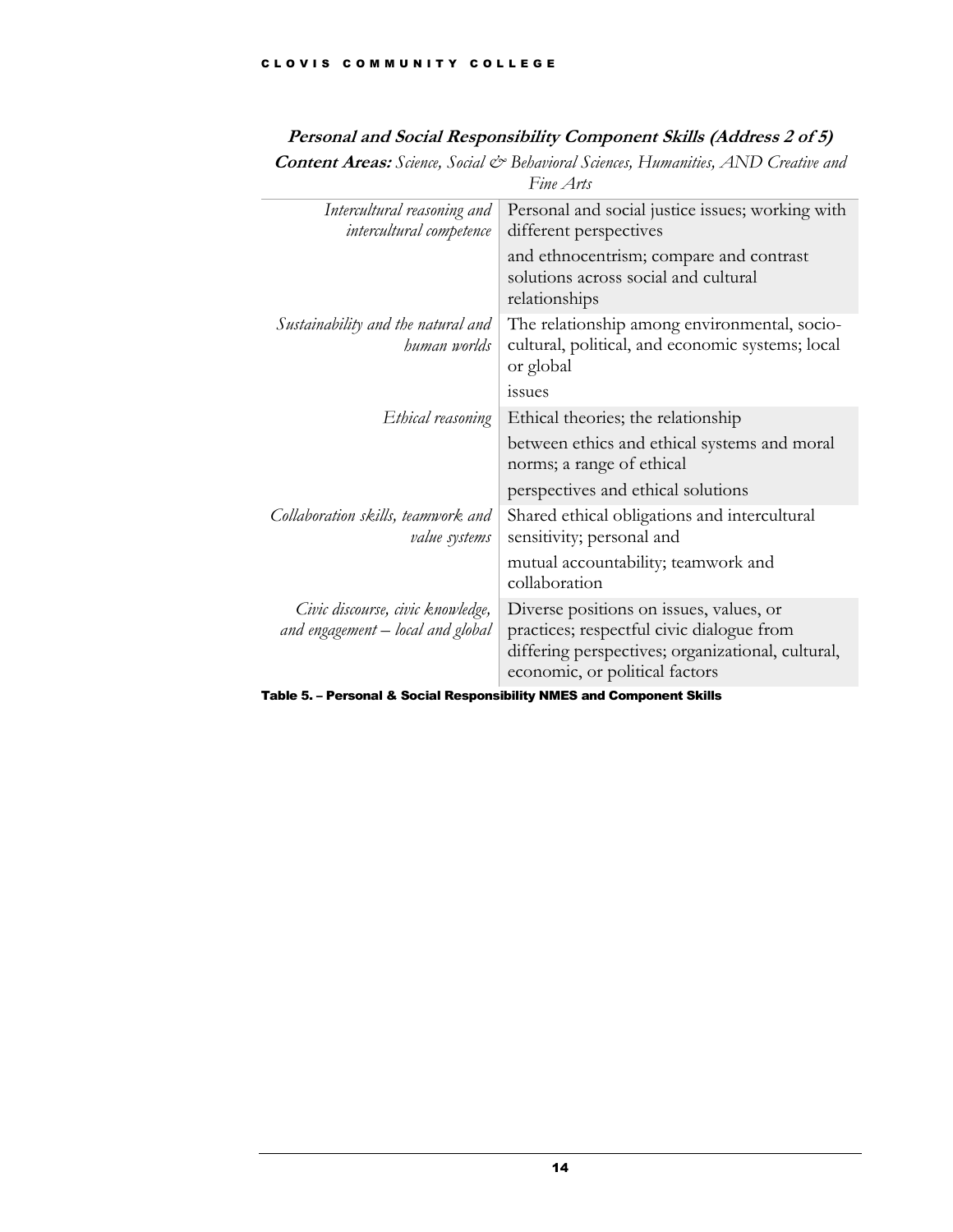| Authority and Value of<br>Information | Recognize the independent nature of the<br>authority and value of information and use this<br>knowledge ethically when selecting, using, and<br>creating information. |
|---------------------------------------|-----------------------------------------------------------------------------------------------------------------------------------------------------------------------|
| Digital Literacy                      | Understand, communicate, compute, create,<br>and design in digital environments.                                                                                      |
| <b>Information Structures</b>         | Select, use, produce, organize, and share<br>information employing appropriate<br>information formats, collections, systems, and<br>applications.                     |
| Research as Inquiry                   | Engage in an iterative process of inquiry that<br>defines a problem or poses a question and<br>through research generates a reasonable<br>solution or answer.         |

#### **Information and Digital Literacy Component Skills (Address 3 of 4)**

**Content Areas:** *Communications AND Humanities*

<span id="page-18-0"></span>

|  | Table 6. – Information & Digital Literacy NMES and Component Skills |  |
|--|---------------------------------------------------------------------|--|
|--|---------------------------------------------------------------------|--|

#### **Critical Thinking Component Skills (Address All) Content Areas:** *COVERED BY ALL CONTENT AREAS*

| $\sim$                      |                                                                                                                                     |  |
|-----------------------------|-------------------------------------------------------------------------------------------------------------------------------------|--|
|                             | <i>Problem Setting</i>   Delineate a problem or question. Students state<br>problem/question appropriate to the context.            |  |
| <i>Evidence Acquisition</i> | Identify and gather the information/data<br>necessary to address the problem or question                                            |  |
| Evidence Evaluation         | Evaluated evidence/data for credibility (e.g.<br>bias, reliability, and validity), probable truth, and<br>relevance to a situation. |  |
| Reasoning/Conclusion        | Develop conclusions, solutions, and outcomes<br>that reflect an informed, well-reasoned<br>evaluation.                              |  |

<span id="page-18-1"></span>Table 7. – Critical Thinking NMES and Component Skills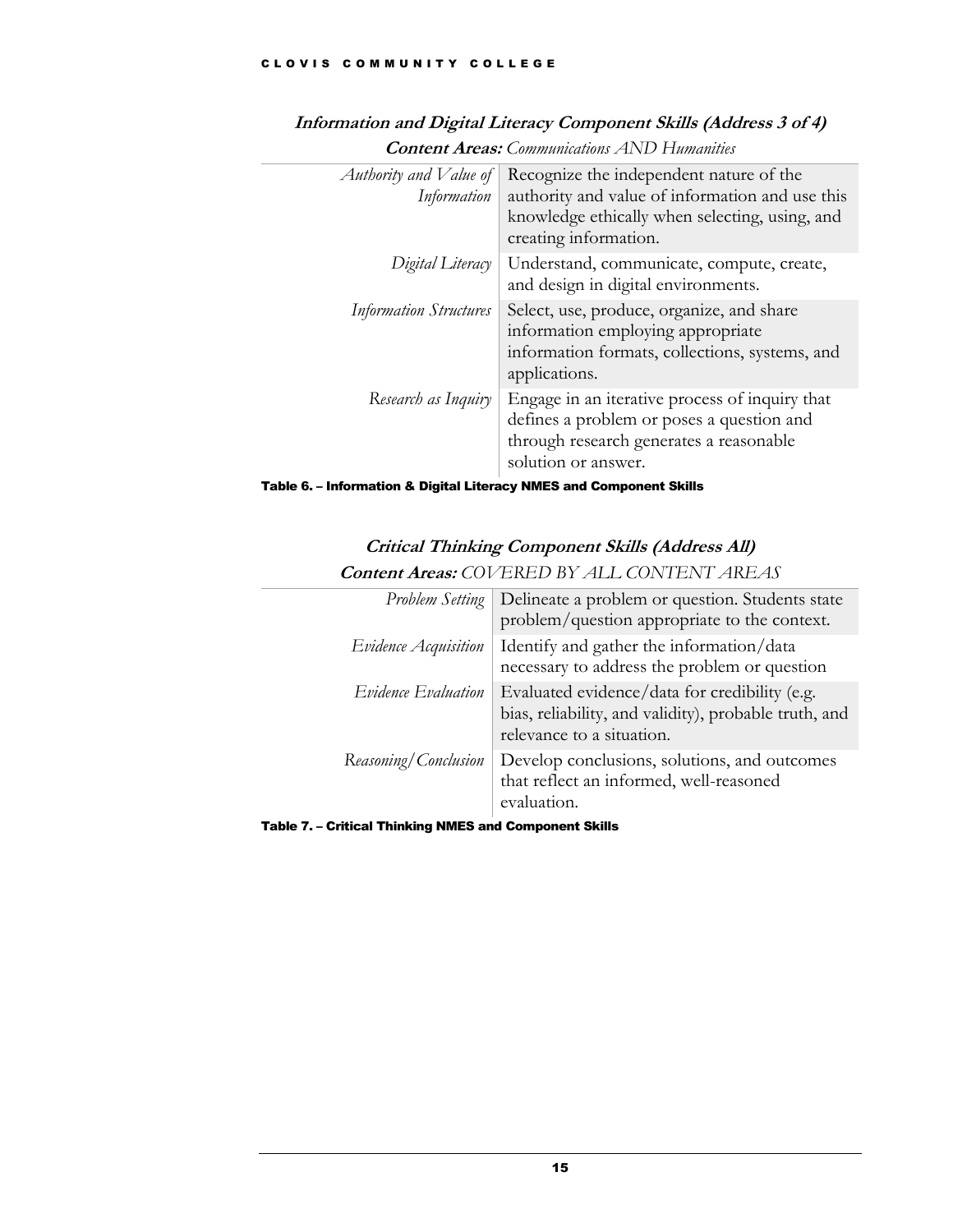# <span id="page-19-0"></span>The Plan: Measuring General Education as a Program

- The General Education Assessment Plan operates on a continuous two-year cycle. At the end of each two-year cycle, the **Assessment Council** will prepare a **General Education Program Review**, to be submitted to the **Curriculum Council**. Upon approval of these bodies, the two-year **General Education Program Review** will be made available on the CCC Assessment Program's public web page. Public transparency is key to ensuring the continued trust and confidence the public and our stakeholders' place in CCC.
- The General Education Assessment Plan will adhere to the following assessment annual cycle:



<span id="page-19-1"></span>Figure 1. – Plan-Do-Study-Act Diagram

- o **Plan**: Faculty and their division chairs will have to identify what is being measured. They will also need to explain how (a mechanism) to measure (tools).
	- Departments within each division will need to define and support **thresholds** (mastery minimums) and **benchmarks** (mastery targets). Thresholds and benchmarks **must** be corroborated by industry standards or guidelines, transfer requirements, or program entry requirements. Thresholds and benchmarks **cannot** be arbitrary values. Furthermore, thresholds and benchmarks **should** be evaluated at the beginning of each academic year.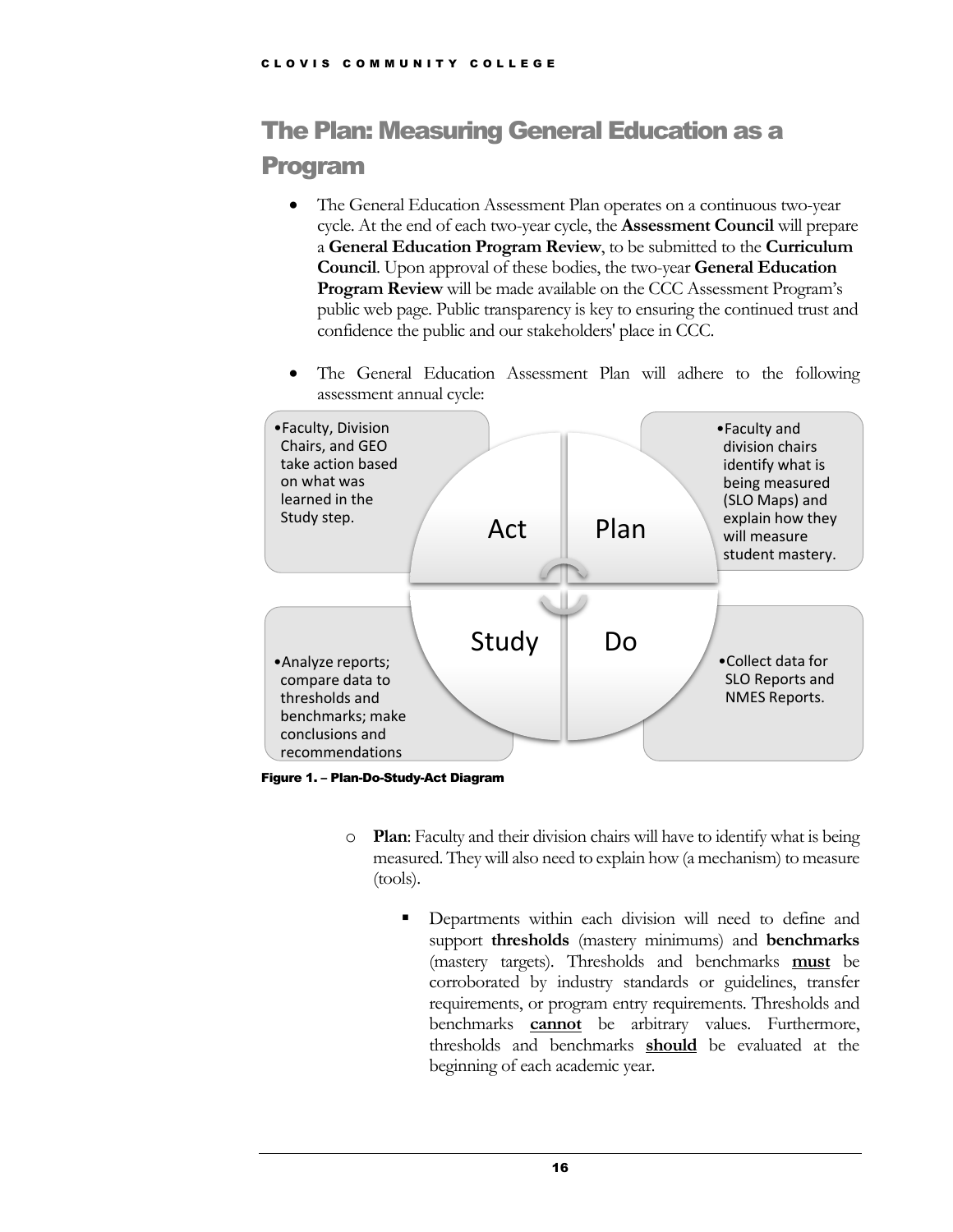- Faculty determine how **SLOs** align to Component Skills and Essential Skills using a standardized **SLO Map**. (For non-General Education courses/programs (what will be referred to as Consumer Programs), divisions and instructors will be responsible for determining which Essential Skills their SLOs align with. Many programs outside of General Education are already doing this—for example, Physical Therapy.) The planning stage assistsfaculty with the creation of **SLO Reports** (See **Do**).
- o **Do**: Produce SLO Reports and NMES Reports (using either traditional means and/or assessment software packages).
	- **SLO Reports** are produced by faculty and no other body. SLO Reports are the sources of information for the NMES Reports.
	- **NMES Reports** are produced by the Assessment Council and supplied to the appropriate oversight groups within Clovis Community College. NMES Reports are created using three perspectives: Content Area, Institution, and Programs.
- o **Study**: All assessment data produced in the SLO Reports and the NMES Reports will be studied.
	- SLO Reports should be studied by faculty, division chairs, and program managers to identify strengths and areas for improvement at the course and/or program level.
	- NMES Reports should be studied by the Curriculum Council, the Assessment Council, and the Division Chairs/Program Directors. The emphasis of the study of NMES Reports is to locate trends and problems areas pertaining to NMES student mastery.
- o **Act**: Take action based on what was learned in the Study step.
	- Faculty and Division Chairs review SLO Report conclusions recommended changes, and areas for improvement for modifications and adjustments at the course level and/or escalation for inclusion into an NMES Report.
	- Curriculum Council will recommend allocating resources to assist faculty/divisions in exceeding their thresholds and meeting their benchmarks.
	- Curriculum Council will offer feedback in the form of recommendations and areas of improvement.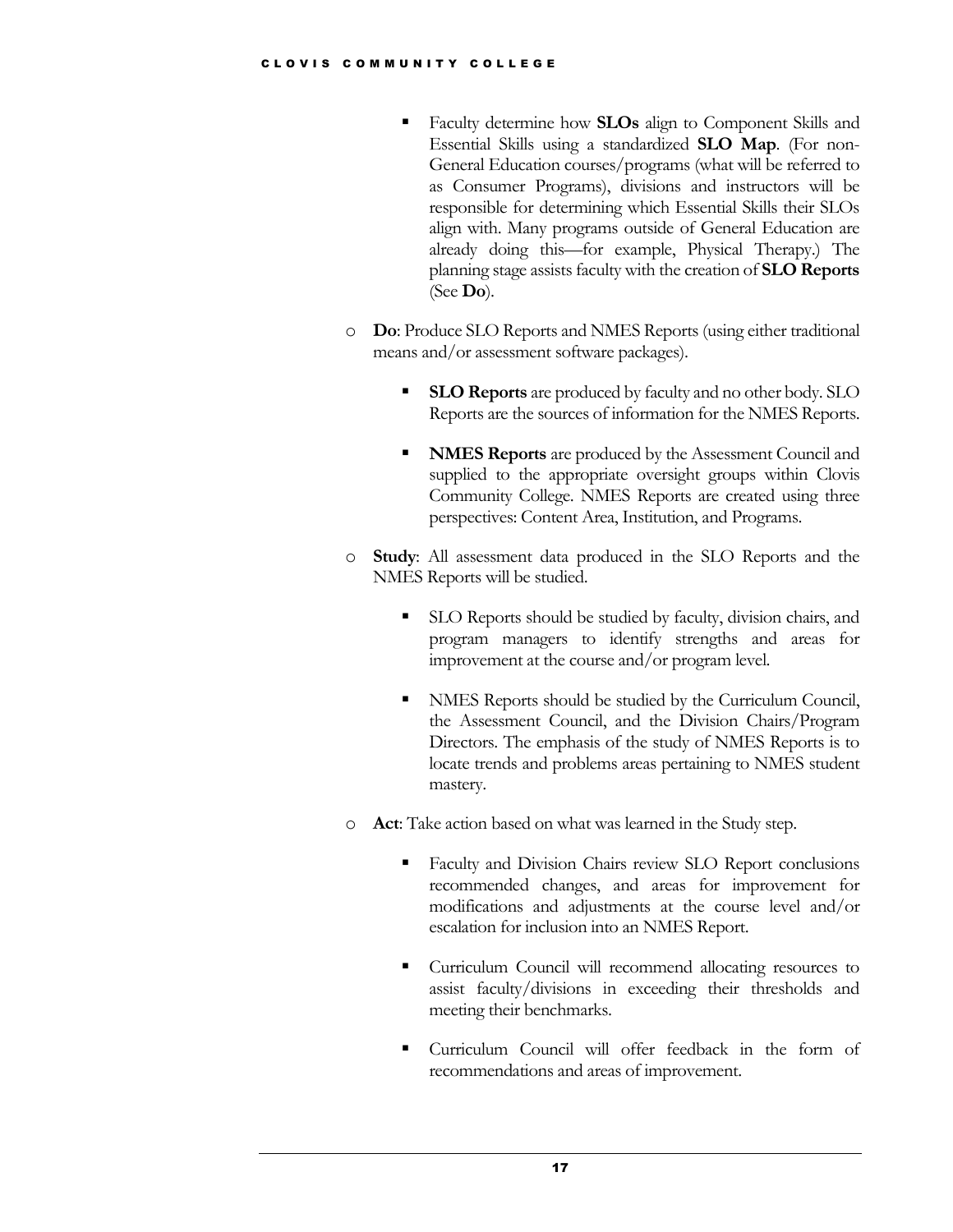- Curriculum Council will evaluate the General Education Comprehensive Program Review every two years during the two-year assessment cycle. This evaluation will follow similar protocols and formats as other formal CCC Program Reviews.
- Assessment Deliverables/Reports must adhere to and/or encourage the following principles:
	- o Transparency at all levels. In other words, anyone can access and read the assessment data/SLO Reports.
	- o Collaboration between the disciplines on campus, especially when it comes to Essential Skills.
	- o Deliverables must encourage and support data-driven decision-making.
	- o Presentation of deliverables/reports must be accessible (both in language, formatting, and visuals) to HLC, NMHED, legislators, auditors, members of the public, local industries, etc….
	- o Must tie-in to retention and persistence efforts on campus.
	- o Reports must offer a problem-solving tool(set) for administrators, directors, faculty, and committees.
	- o Must be able to show trends, hotspots, and other relevant information that can be used for decision-making, allocation of resources, and support of fundamental student-oriented initiatives on campus.

## <span id="page-21-0"></span>The Why of the SLO Report

We measure what we value. The SLO Report (i.e., assessment) will be used to demonstrate how we provide high quality education, improve student lives, and ignite economic vitality in the region (and beyond). Examining student performance tied to the Five Essential Skills (NMES) quantifies changes in student mastery of soft skills that are highly sought after by employers. The Five Essential Skills ensure students are adaptable and able to navigate the twenty-first-century information age. Every SLO influences and improves student lives. They are the foundation for successful students and successful citizens.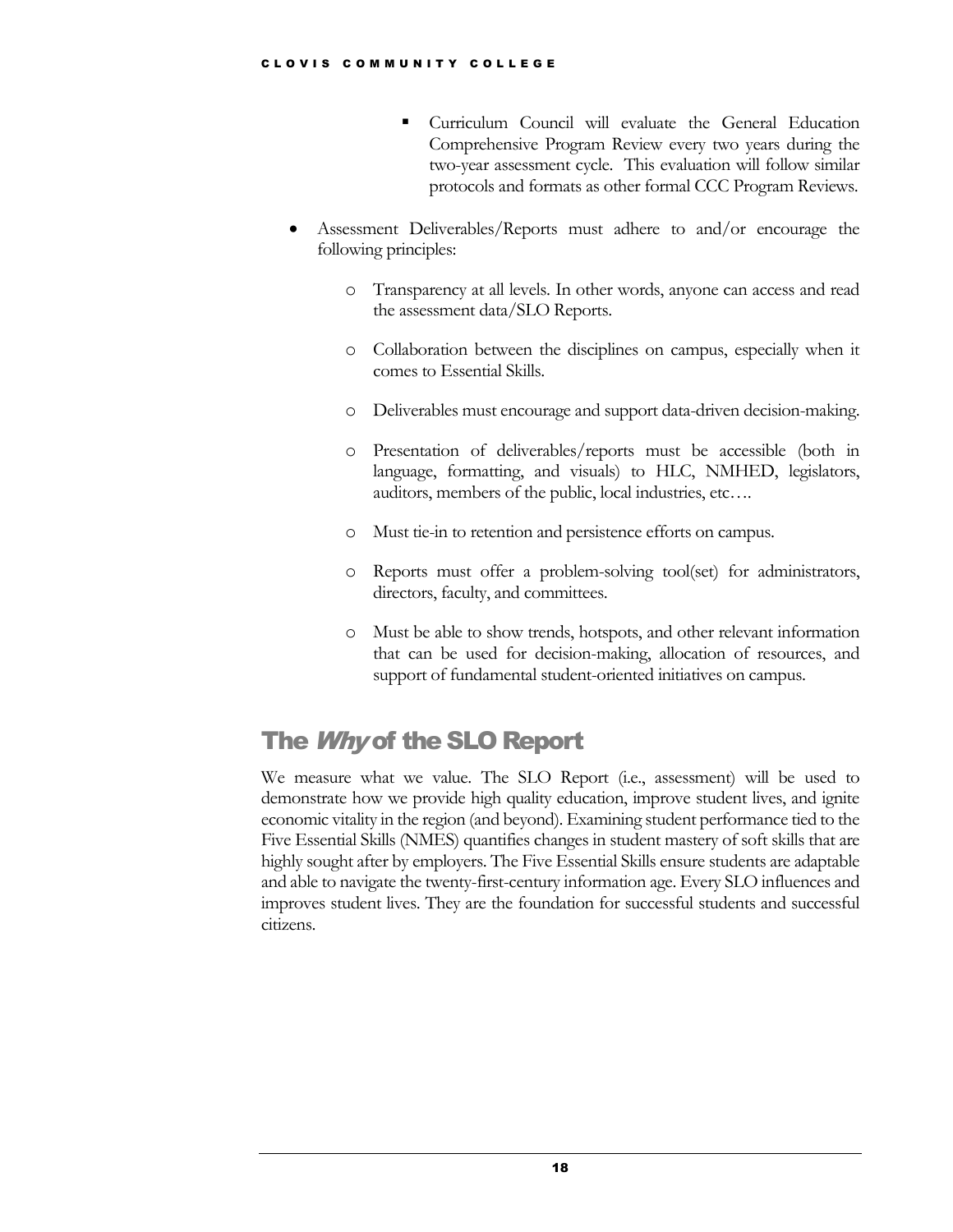#### <span id="page-22-0"></span>General Education Program Oversight.

#### **Purpose**

- •Close the Loop
- •Tie-in to Strategic Plan
- •Review & Study summarized NMES Reports from 3 perspectives:
- •Content Areas
- •Institutionally
- •Program (Customers)
- •Recommend resources to improve or address NMES Report findings

#### **Authority and Areas of Responsibility**

- •Receive and review NMES Reports from Assessment Council
- •Assigns taskings & requests further investigation/clarification
- •Discuss and recommend resources to address report findings
- •Request additional investigation into areas requiring improvement
- •Program- and Student-Oriented (Area of Responsibility)
- •Assessment Council is assessment-oriented; prepares and presents NMES Reports

#### **Composition**

•Curriculum Council

#### **Accountability**

•Accountable to Board of Trustees, NMHED, HLC, and the public.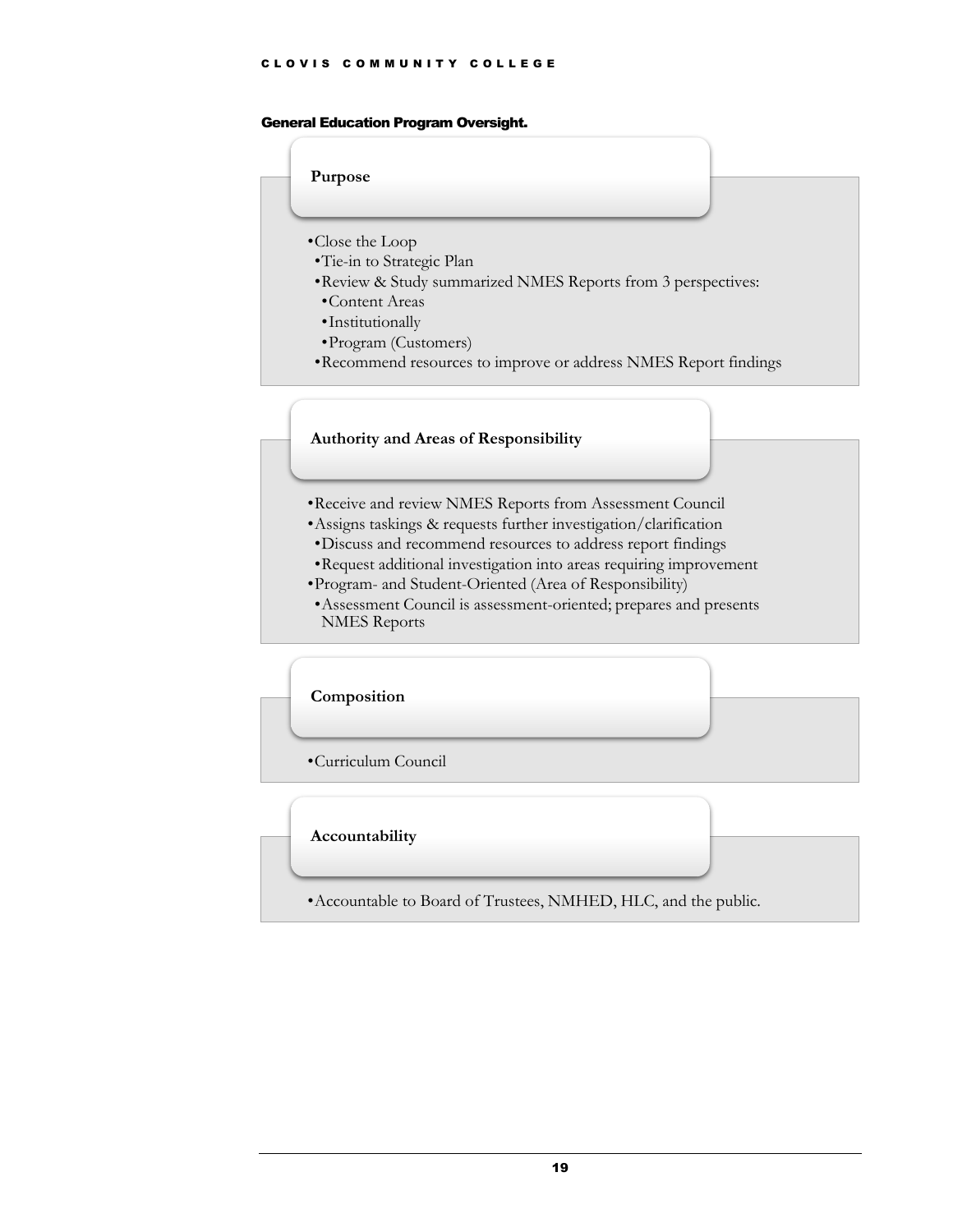# **Section**

# 3

# <span id="page-23-0"></span>Assessment Plan Implementation Milestones

| <b>Dates</b>       | <b>Milestones</b>                                                                                                                        |  |  |  |  |  |  |  |
|--------------------|------------------------------------------------------------------------------------------------------------------------------------------|--|--|--|--|--|--|--|
| 23-26 June 2019    | Draft General Education Assessment Plan finalized                                                                                        |  |  |  |  |  |  |  |
|                    | SLO Map template created                                                                                                                 |  |  |  |  |  |  |  |
|                    | SLO Reports (replaces current assessment report) document<br>template completed                                                          |  |  |  |  |  |  |  |
|                    | Assessment Software candidate programs identified, and<br>initial research conducted                                                     |  |  |  |  |  |  |  |
| July 2019          | General Education Program Assessment Plan approved &<br>submitted to NMHED                                                               |  |  |  |  |  |  |  |
| August 2019        | Phase I of General Education Program Assessment Rollout                                                                                  |  |  |  |  |  |  |  |
|                    | Select and purchase assessment software                                                                                                  |  |  |  |  |  |  |  |
| September 2019     | Clarify/Adopt General Education Program                                                                                                  |  |  |  |  |  |  |  |
|                    | SLO Maps for all General Education courses are completed<br>and submitted to the Assessment Council                                      |  |  |  |  |  |  |  |
| October 2019       | Curriculum Council establishes a recurring schedule for<br>presentation of NMES Reports                                                  |  |  |  |  |  |  |  |
|                    | <b>NMES</b> Reports:                                                                                                                     |  |  |  |  |  |  |  |
|                    | -NMES results per Content Area<br>-NMES results campus-wide (cross-discipline)<br>-NMES results by program (Nursing, PT, Rad Tech, etc.) |  |  |  |  |  |  |  |
| December 2019      | First SLO Reports created for the Fall semester                                                                                          |  |  |  |  |  |  |  |
| January 2020       | Phase II - Launch use of SLO Maps and SLO Reports for<br>Non-General Education courses                                                   |  |  |  |  |  |  |  |
| $June - July 2020$ | SLO Reports for Academic Year completed                                                                                                  |  |  |  |  |  |  |  |
|                    | Initial NMES Reports for Curriculum Council completed                                                                                    |  |  |  |  |  |  |  |
| August 2020        | Division Chairs and Department Faculty close the loop at the<br>course level with SLO Report reviews                                     |  |  |  |  |  |  |  |
|                    | NNMES Reports presented by the Assessment Council to<br>the Curriculum Council to close the loop institutionally                         |  |  |  |  |  |  |  |
|                    |                                                                                                                                          |  |  |  |  |  |  |  |

#### <span id="page-23-1"></span>Table 8. – Implementation Milestones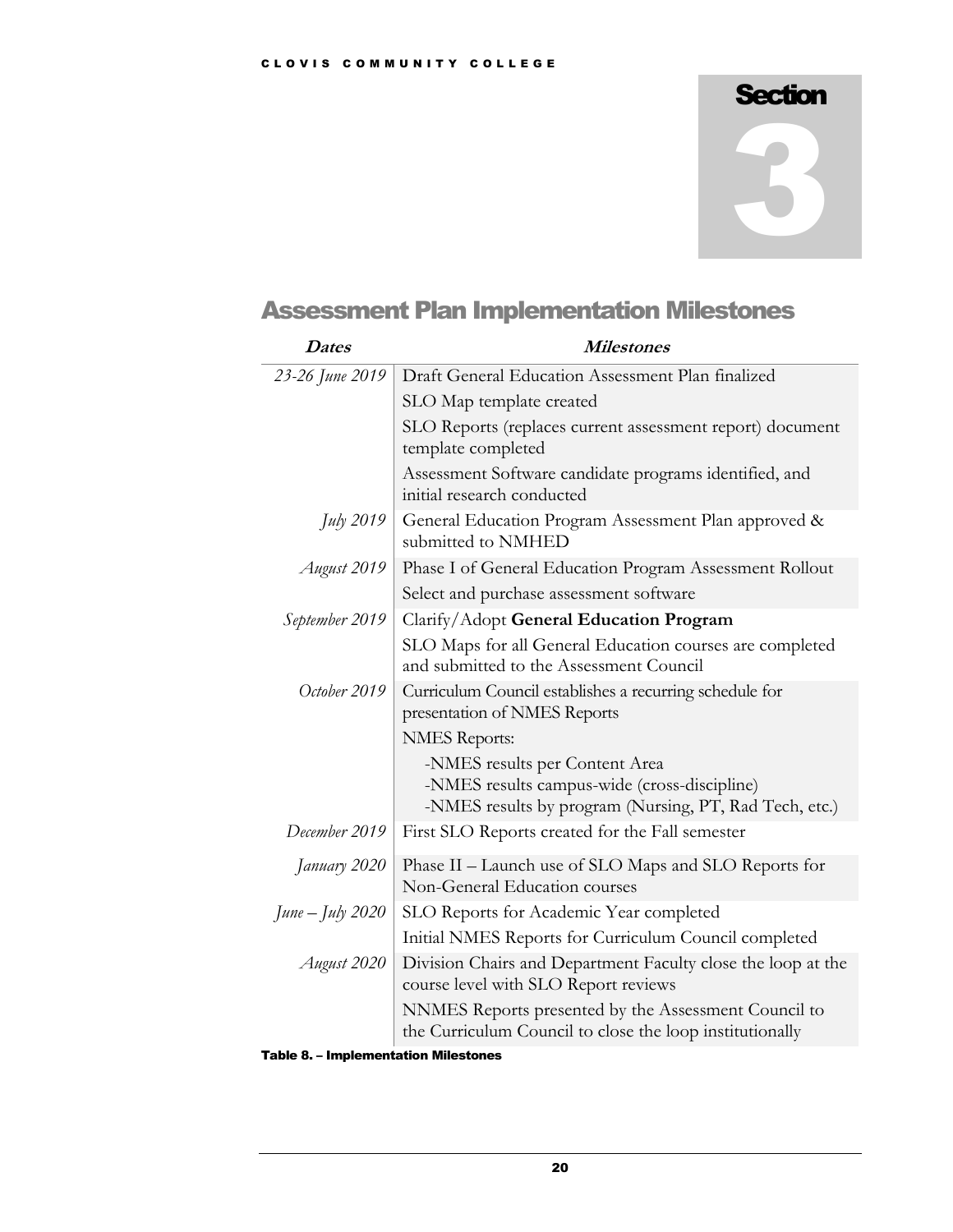#### <span id="page-24-0"></span>**Glossary**

**Assessment Cycle:** Assessment at Clovis Community College has two recurring cycles: Annual and two-year. Each cycle follows the Plan-Do-Study-Act approach to continuous improvement. An assessment cycle consists of the following significant actions:

Align SLOs to NMES and component skills

Identify/Design **measurement tools** for each course SLO

Define and justify **thresholds** (mastery minimums) and **benchmarks** (mastery targets) for each SLO measurement tool

Collect data from measurement tools

Reflect on results: offer conclusions and recommendations, identify areas for improvement, explain the need for or benefits from specific additional resources

Share results within the assessment hierarchy: Faculty (full-time and adjunct), Department, Division, Assessment Council, and Curriculum Council.

Close the loop—follow through on conclusions and recommendations.

Implement action plans in response to data collected and recommended changes offered by Departments, Divisions, Assessment Council, and the Curriculum Council.

**Benchmark**. The level of mastery a student needs to achieve for industry certifications, meet program entry requirements, transfer to other higher education institutions, etc... Not all SLOs should have the same benchmark. Each discipline will need to determine their benchmarks and justify them. Benchmarks are also considered "best practice" levels of performance and "stretch targets" to improve performance.

**Benchmark or Threshold Justification**. An explanation of how a threshold or benchmark was determined. For example, a benchmark could be based on an industry certification or licensure requiring a score of 85% for the award of the certification or license. A threshold might be when a student requires a score of 75% to be considered for entry into a program or transfer credit to another institution.

**Close the Loop:** The transition from **Study** to **Act** in the PDSA cycle. Analyze student mastery for each Course SLO as scored with the measurement tool and compared to existing threshold and benchmark values. Draw conclusions: celebrate successes and acknowledge areas that need improvement. Suggest modifications to measurement tools, course content, content emphasis, assignments, thresholds and benchmarks, etc. and request additional funding, if needed. Make recommendations in one or more areas:

- Instructional Strategies: change delivery method; add more hands-on labs; increase/decrease the time for a unit of instruction
- Curriculum Changes: add a research paper; include online discussions;
- Student Support: use Referrals more; work with Tutoring Center on content
- Instructor Development: faculty mentoring; attend seminar/webinar/course
- Measurement Tools: add or remove tools, as needed; revise grading rubric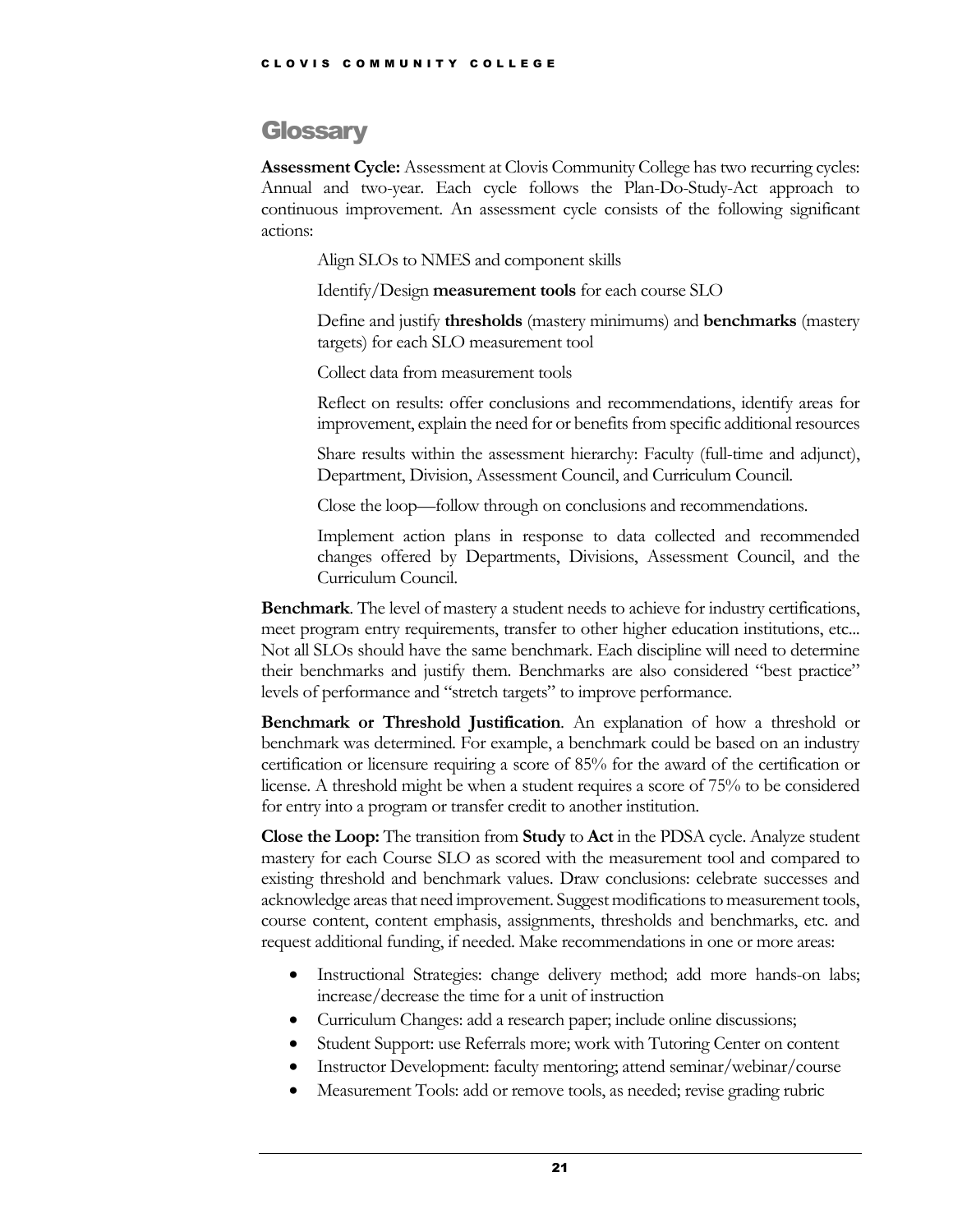**Component Skills:** These are the subsidiary skills associated with New Mexico's Five Essential Skills and are more thoroughly identified and described elsewhere in this document.

**Conclusions & Recommendations**. After reviewing data collected from SLO measurement tools, report writers and contributors analyze measurement tool results; compare those results to threshold and benchmark performance requirements or to past predictions of performance improvements from changes to the course/program; summarize findings; and suggest continuation of successful practices, address areas needing improvement, and suggest additional resources to improve outcomes.

**Course:** Generally, a program of instruction in a college or university with a prescribed number of instruction periods or classes in a particular field of study. Courses can be comprised of multiple sections all having a common course description, set of student learning outcomes, and measurement tools.

**Curriculum Council:** This group oversees General Education Program effectiveness, reviews NMES Reports provided by the Assessment Council and recommends actions for Clovis Community College based on findings. See the General Education Oversight diagram located elsewhere in this document.

**Faculty Member.** An educator (adjunct or full-time) who instructs in one or more courses at a college or university.

**General Education Criteria (GEC):** These replace CCC's **General Education Philosophy Statement(s)** found in previous course catalogs and incorporate New Mexico's Five Essential Skills and their component skills. All verbiage remains consistent with the original language and terminology provided by NMHED.

**Higher Learning Commission (HLC).**An independent corporation founded in 1895 as one of six regional institutional accreditors in the United States. HLC accredits degreegranting post-secondary educational institutions in the North Central region, comprised of 19 states (including New Mexico).

**Measurement Tool.** Activity and mechanism used to measure student mastery of each SLO within a course (such as a test, term/research paper and rubric, online discussion and rubric, presentation and rubric, etc.). Measurement tools supply evidence that a student has learned or mastered the knowledge and/or skills expected of them.

**New Mexico's Five Essential Skills (NMES):** These serve as the college's **General Education Criteria**. These skills prepare students for not only subsequent college courses but also for situations within the workplace, personal and social spheres, and civic life in New Mexico (and elsewhere). These are more fully described elsewhere in this document.

**Objective.** Describes what an instructor or program aims to accomplish in the course or program. This is course-oriented, where student learning outcomes (SLOs) are student-oriented.

**Rating:** Student levels of mastery of NM Essential Skills and their Component Skills are described using three levels in each of the NMES Rubrics: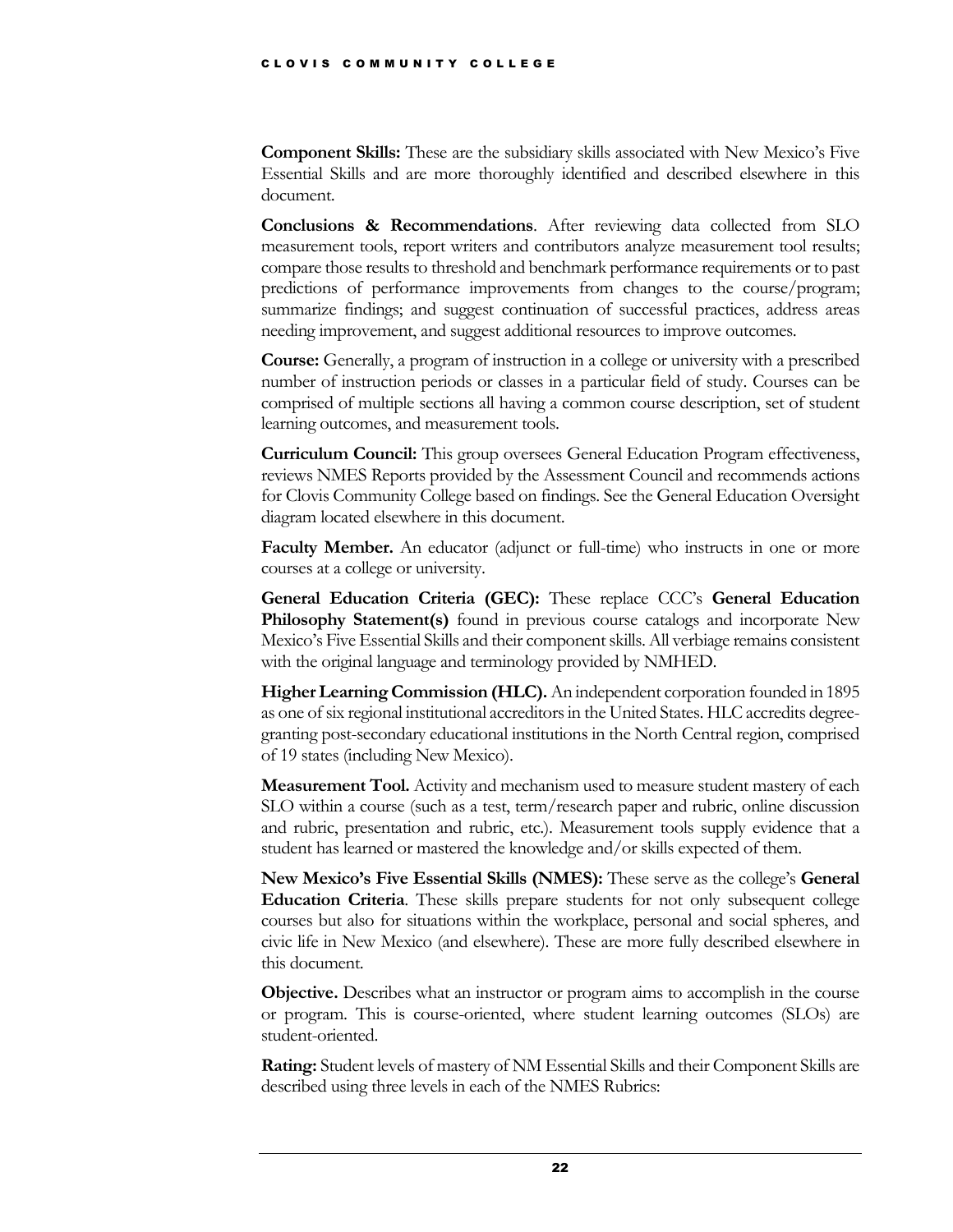**Emerging.** Students are expected to reach this level of mastery by the end of their introductory courses.

**Developing.** Students are beginning to understand and apply information and/or skills in order to become self-sufficient and critical learners.

**Proficient.** Students are expected to reach this level of mastery by the end of their certificate or program at Clovis Community College or at the end of their Bachelor's degree program at a four-year institution of higher learning.

**Section:** A single instance of a course. For example, MATH 1130-301 is a single class among several that may be offered in any given semester or academic year.

**Student Learning Outcomes (SLOs):** Concise statements made in measurable terms of what the student will know and be able to do by the end of a course or program at Clovis Community College. SLOs include what is accepted as evidence that a student has learned or mastered what was expected of them. The focus is entirely on the student.

**SLO Map.** A Clovis Community College document, the SLO Map is used by faculty to align course student learning outcomes (SLOs) to New Mexico's Five Essential Skills and their Component Skills. An SLO Map must be completed at the beginning of the annual assessment cycle. Faculty (along with Division Chairs) should evaluate and modify (as needed) existing SLO Maps each year to ensure data collection is effective. General Education SLO Maps must align course SLOs to required Content Area NMESs. Non-General Education SLO Maps should identify existing or desired alignment to NMES, but none is required by the State of New Mexico.

**SLO Report.** The SLO Report replaced the previous Assessment Report used by Clovis Community College's faculty members.

Each full-time faculty member must submit at least one SLO Report (approved and signed by the Division Chair) each Academic Year with their Performance Appraisal. An SLO Report can be created at the Section, Course, or Program level to fulfill this requirement.

All General Education courses taught in an Academic Year must have an SLO Report reviewed and signed by the Division Chair overseeing that course's department.

General Education courses with multiple sections and/or instructors will submit a single aggregate report for the course containing SLO results for all sections and overall for the course.

**Threshold**. These values signify the point at which students transition from one level of mastery to another (e.g. from emerging to developing, or vice versa). For SLOs, this should be the point at which students achieve the minimum level of mastery. Not all SLOs should have the same threshold. Each discipline will need to determine their thresholds and justify them.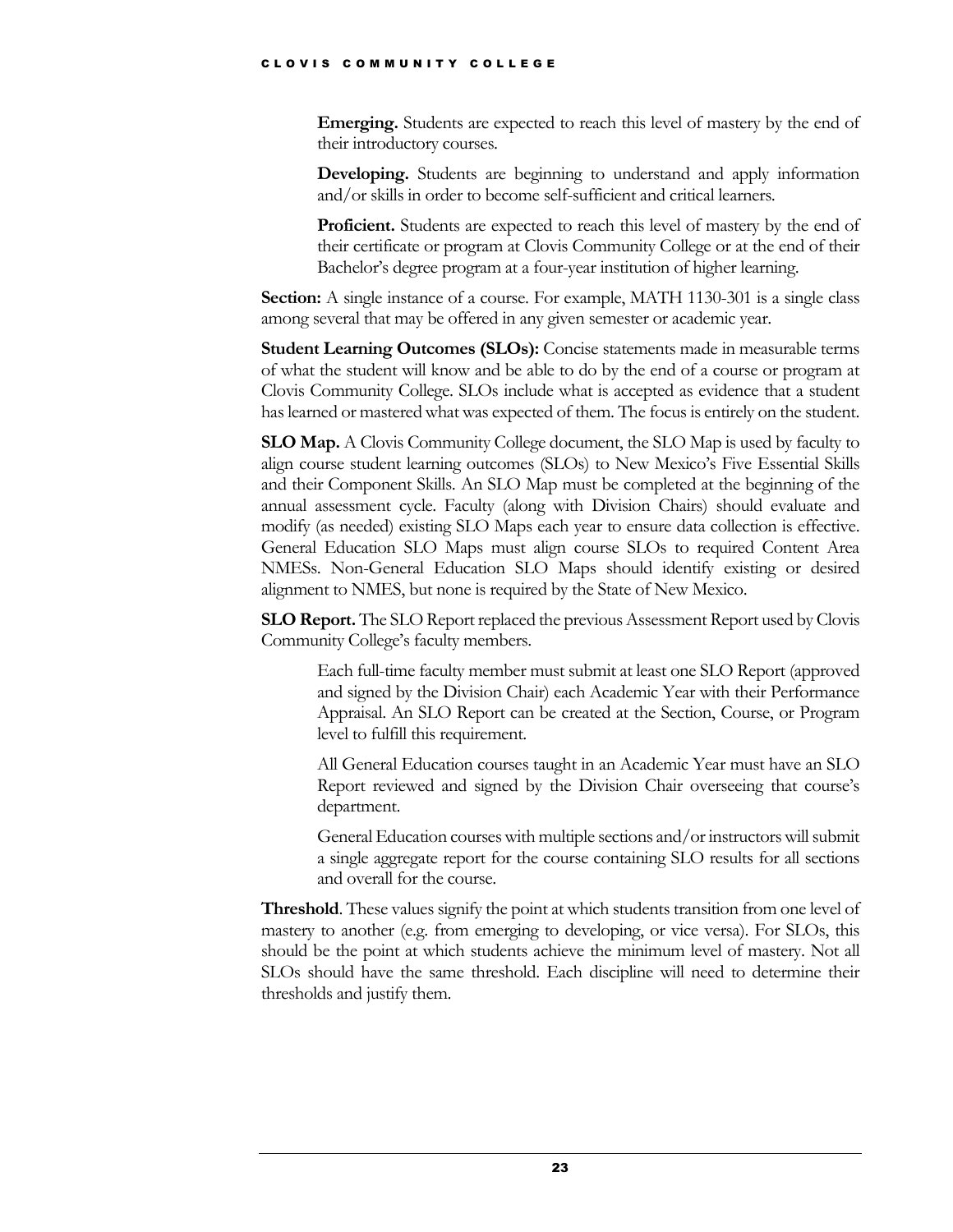# **Section** 2

# <span id="page-27-0"></span>Appendix A: Content Area SLO Maps

#### <span id="page-27-1"></span>Content Area I SLO Map

| <b>CONTENT AREA I: COMMUNICATION</b>                                                                                                                                                                                                                                                                                                                                                                                                                                                                                                                                                       |                                                                                                                                                                                                                   |                          |                                                                                                                                                                                                                                                                                                                                                                                                                               |                                                        |                                                                                                        |                                                                                                                                                                                                                                                                  |                                                                                                                                                                                       |                           |                                              |                 |            |  |  |  |
|--------------------------------------------------------------------------------------------------------------------------------------------------------------------------------------------------------------------------------------------------------------------------------------------------------------------------------------------------------------------------------------------------------------------------------------------------------------------------------------------------------------------------------------------------------------------------------------------|-------------------------------------------------------------------------------------------------------------------------------------------------------------------------------------------------------------------|--------------------------|-------------------------------------------------------------------------------------------------------------------------------------------------------------------------------------------------------------------------------------------------------------------------------------------------------------------------------------------------------------------------------------------------------------------------------|--------------------------------------------------------|--------------------------------------------------------------------------------------------------------|------------------------------------------------------------------------------------------------------------------------------------------------------------------------------------------------------------------------------------------------------------------|---------------------------------------------------------------------------------------------------------------------------------------------------------------------------------------|---------------------------|----------------------------------------------|-----------------|------------|--|--|--|
| NM Essential Skill (NMES) and Course (SLO) Alignment                                                                                                                                                                                                                                                                                                                                                                                                                                                                                                                                       |                                                                                                                                                                                                                   |                          |                                                                                                                                                                                                                                                                                                                                                                                                                               |                                                        |                                                                                                        |                                                                                                                                                                                                                                                                  |                                                                                                                                                                                       |                           |                                              |                 |            |  |  |  |
|                                                                                                                                                                                                                                                                                                                                                                                                                                                                                                                                                                                            | 1. Communication<br>4. Personal &Social Responsibility<br>2. Critical Thinking<br>3. Information & Digital Literacy                                                                                               |                          |                                                                                                                                                                                                                                                                                                                                                                                                                               |                                                        |                                                                                                        |                                                                                                                                                                                                                                                                  |                                                                                                                                                                                       | 5. Quantitative Reasoning |                                              |                 |            |  |  |  |
| <b>NMES</b>                                                                                                                                                                                                                                                                                                                                                                                                                                                                                                                                                                                | <b>COMPONENT SKILLS</b><br>A - Genre and Medium Awareness,<br>Application, and Versatility<br>B - Strategies for Understanding and<br><b>Evaluating Messages</b><br>C - Evaluation and Production of<br>Arguments |                          | <b>COMPONENT SKILLS</b><br>A - Problem Setting<br><b>B-Evidence Acquisition</b><br><b>C</b> - Evidence Evaluation<br>D - Reasoning and Conclusion                                                                                                                                                                                                                                                                             | <b>COMPONENT SKILLS</b><br><b>B</b> - Digital Literacy | A - Authority and Value of Information<br><b>C</b> - Information Structures<br>D - Research as Inquiry | <b>COMPONENT SKILLS</b><br>A-Intercultural reasoning & competence<br>B-Sustainability & the natural & Human<br>worlds<br><b>C</b> - Ethical Reasoning<br>D - Collaboration skills, teamwork &<br>value systems<br>E - Civic discourse, knowledge &<br>engagement | <b>COMPONENT SKILLS</b><br>A - Communication/Representation of<br>Quantitative Information<br><b>B</b> - Analysis of Quantitative Arguments<br>C - Application of Quantitative Models |                           |                                              |                 |            |  |  |  |
| <b>COURSE NUMBER &amp; TITLE: **********</b>                                                                                                                                                                                                                                                                                                                                                                                                                                                                                                                                               |                                                                                                                                                                                                                   |                          |                                                                                                                                                                                                                                                                                                                                                                                                                               |                                                        |                                                                                                        |                                                                                                                                                                                                                                                                  |                                                                                                                                                                                       |                           |                                              |                 |            |  |  |  |
| Rank the expected level of mastery expected in this course for each Content Skill with an "X".<br>Students are expected to reach this level of mastery by the end of their introductory courses.<br><b>Emerging:</b><br><b>Developing:</b><br>Students are beginning to understand and apply information and/or skills in order to become self-sufficient and critical learners.<br><b>Proficient:</b><br>Students are expected to reach this level of mastery by the end of their certificate or program at Clovis Community College or at the end of their<br>Bachelor's degree program. |                                                                                                                                                                                                                   |                          |                                                                                                                                                                                                                                                                                                                                                                                                                               |                                                        |                                                                                                        |                                                                                                                                                                                                                                                                  | Emerging                                                                                                                                                                              |                           | <b>Developing</b>                            |                 | Proficient |  |  |  |
| Courses in this area should begin to prepare students for communication in subsequent college courses and in the workplace, personal, and<br>social spheres, and civic life. The courses should prepare students to become versatile communicators who can respond to a diverse range of<br>1. Communication<br>situations with appropriate written, oral, visual, or digital texts and performances.                                                                                                                                                                                      |                                                                                                                                                                                                                   |                          |                                                                                                                                                                                                                                                                                                                                                                                                                               |                                                        |                                                                                                        |                                                                                                                                                                                                                                                                  |                                                                                                                                                                                       |                           |                                              |                 |            |  |  |  |
| 2. Critical Thinking                                                                                                                                                                                                                                                                                                                                                                                                                                                                                                                                                                       |                                                                                                                                                                                                                   |                          | The intellectual process of evaluating information, explanations, and arguments. This process is common among disciplines. Proficient critical<br>thinkers are able to apply informed and reasoned thinking to problems in their fields.                                                                                                                                                                                      |                                                        |                                                                                                        |                                                                                                                                                                                                                                                                  |                                                                                                                                                                                       |                           |                                              |                 |            |  |  |  |
| 3. Information and<br><b>Digital Literacy</b>                                                                                                                                                                                                                                                                                                                                                                                                                                                                                                                                              |                                                                                                                                                                                                                   |                          | The skill of information and digital literacy would begin to prepare students for upper division college courses, the workplace, and civic life.<br>Information literacy spans across genres and content within the general education core and is not tied to a specific media or format. A course<br>focused on information and digital literacy as an essential skill should encompass three of the fours component skills. |                                                        |                                                                                                        |                                                                                                                                                                                                                                                                  |                                                                                                                                                                                       |                           |                                              |                 |            |  |  |  |
| <b>Responsibility</b>                                                                                                                                                                                                                                                                                                                                                                                                                                                                                                                                                                      | <b>4. Personal and Social</b>                                                                                                                                                                                     |                          | A course designated as teaching personal and social responsibility skills include outcomes related to two component skill areas. At the<br>completion of the general education the student should be at the developing level in all areas.                                                                                                                                                                                    |                                                        |                                                                                                        |                                                                                                                                                                                                                                                                  |                                                                                                                                                                                       |                           |                                              |                 |            |  |  |  |
|                                                                                                                                                                                                                                                                                                                                                                                                                                                                                                                                                                                            | 5. Quantitative Reasoning                                                                                                                                                                                         |                          | Representing and communicating quantitative information, analyzing and formulating quantitative arguments, and solving quantitative<br>contextual problems. Contextual problems are "word problems" situated within a context relevant to the course content. They may model<br>aspects of real-world problems while maintaining an appropriate level of complexity for general education students.                           |                                                        |                                                                                                        |                                                                                                                                                                                                                                                                  |                                                                                                                                                                                       |                           |                                              |                 |            |  |  |  |
|                                                                                                                                                                                                                                                                                                                                                                                                                                                                                                                                                                                            |                                                                                                                                                                                                                   |                          | SLO-NMES ALIGNMENT NOTES: Shaded NM Essential Skills are required in this Content Area.                                                                                                                                                                                                                                                                                                                                       |                                                        |                                                                                                        |                                                                                                                                                                                                                                                                  |                                                                                                                                                                                       |                           |                                              |                 |            |  |  |  |
|                                                                                                                                                                                                                                                                                                                                                                                                                                                                                                                                                                                            |                                                                                                                                                                                                                   |                          | Mark boxes with an 'A-B-C-D-E' to show the SLO association to an NMES Component Skill.                                                                                                                                                                                                                                                                                                                                        |                                                        |                                                                                                        |                                                                                                                                                                                                                                                                  |                                                                                                                                                                                       |                           |                                              |                 |            |  |  |  |
|                                                                                                                                                                                                                                                                                                                                                                                                                                                                                                                                                                                            | <b>SLO's:</b> Add rows as needed for each course SLO                                                                                                                                                              |                          |                                                                                                                                                                                                                                                                                                                                                                                                                               |                                                        |                                                                                                        |                                                                                                                                                                                                                                                                  | ES1                                                                                                                                                                                   | ES <sub>2</sub>           | <b>NMES Component Skill Alignment</b><br>ES3 | ES <sub>4</sub> | ES5        |  |  |  |
| <b>Example</b>                                                                                                                                                                                                                                                                                                                                                                                                                                                                                                                                                                             |                                                                                                                                                                                                                   |                          | Measurement Tool: (Discussions, research paper,<br>speech, mid-term or final exams, etc.)                                                                                                                                                                                                                                                                                                                                     |                                                        | Threshold: (Minimum performance level)                                                                 | Benchmark: (Target for certification or program entry)                                                                                                                                                                                                           |                                                                                                                                                                                       |                           |                                              |                 |            |  |  |  |
| <b>ENG 102:</b>                                                                                                                                                                                                                                                                                                                                                                                                                                                                                                                                                                            |                                                                                                                                                                                                                   | <b>Measurement Tool:</b> |                                                                                                                                                                                                                                                                                                                                                                                                                               |                                                        | Threshold:                                                                                             |                                                                                                                                                                                                                                                                  |                                                                                                                                                                                       |                           |                                              |                 |            |  |  |  |
| <b>SLO-1</b>                                                                                                                                                                                                                                                                                                                                                                                                                                                                                                                                                                               |                                                                                                                                                                                                                   |                          |                                                                                                                                                                                                                                                                                                                                                                                                                               |                                                        | Benchmark:                                                                                             |                                                                                                                                                                                                                                                                  |                                                                                                                                                                                       |                           |                                              |                 |            |  |  |  |
| <b>ENG 102:</b><br><b>SLO-2</b>                                                                                                                                                                                                                                                                                                                                                                                                                                                                                                                                                            |                                                                                                                                                                                                                   | <b>Measurement Tool:</b> |                                                                                                                                                                                                                                                                                                                                                                                                                               |                                                        | Threshold:<br>Benchmark:                                                                               |                                                                                                                                                                                                                                                                  |                                                                                                                                                                                       |                           |                                              |                 |            |  |  |  |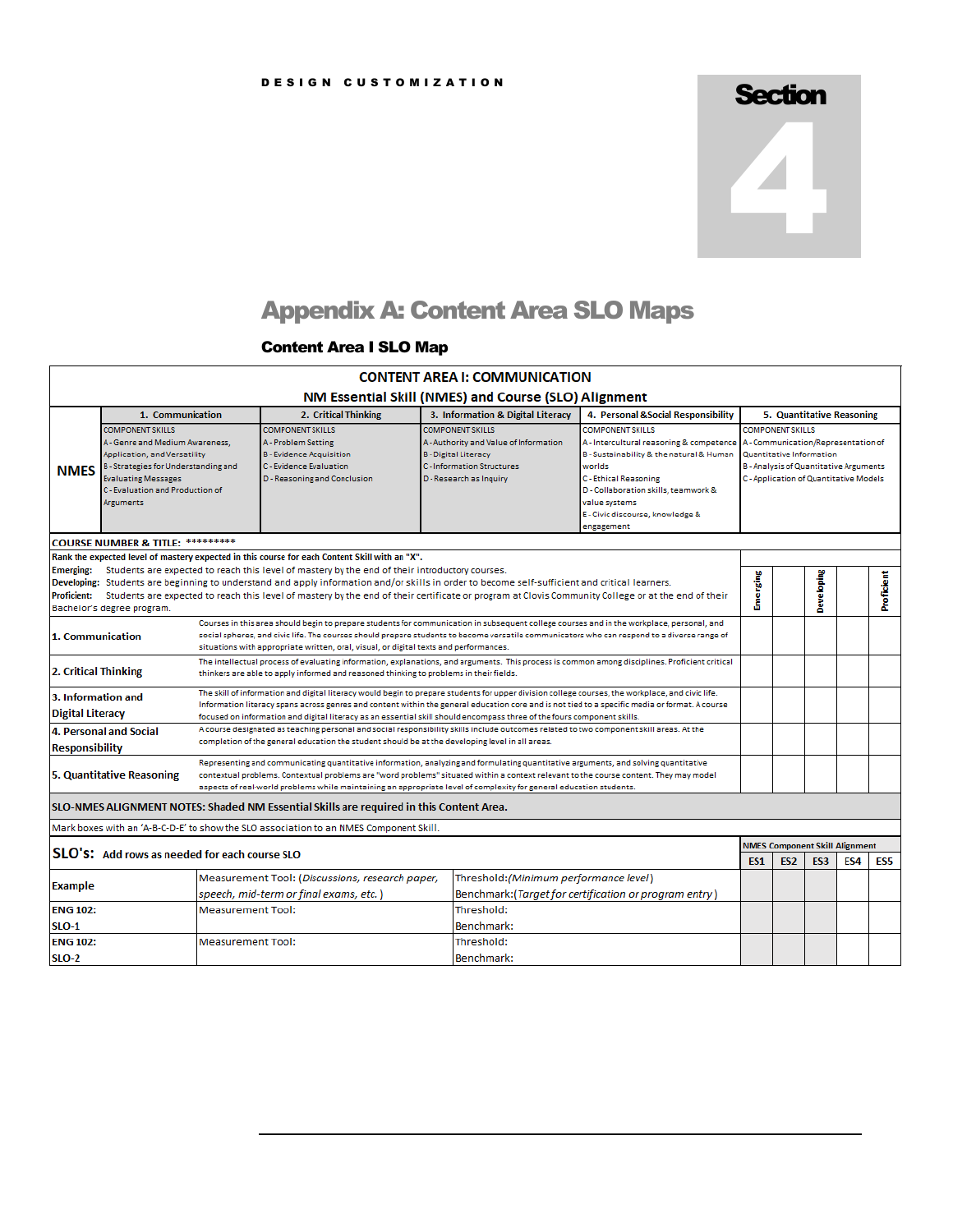#### <span id="page-28-0"></span>Content Area II SLO Map

|                                                                                                                                                                                                                                                                                                                                                                                                                                                                                                                                                                              |                                                                                                                                                                                                                                                                                                                                                                                                       |                                                                                                                                                                                                                                                                                                                                                                                                                               | <b>CONTENT AREA II: MATHEMATICS</b>                                                                                                                              |                                                                                                                                                                                                                                                                |                                                                                                                                                                                |                 |                                              |                           |                 |  |  |  |  |  |  |
|------------------------------------------------------------------------------------------------------------------------------------------------------------------------------------------------------------------------------------------------------------------------------------------------------------------------------------------------------------------------------------------------------------------------------------------------------------------------------------------------------------------------------------------------------------------------------|-------------------------------------------------------------------------------------------------------------------------------------------------------------------------------------------------------------------------------------------------------------------------------------------------------------------------------------------------------------------------------------------------------|-------------------------------------------------------------------------------------------------------------------------------------------------------------------------------------------------------------------------------------------------------------------------------------------------------------------------------------------------------------------------------------------------------------------------------|------------------------------------------------------------------------------------------------------------------------------------------------------------------|----------------------------------------------------------------------------------------------------------------------------------------------------------------------------------------------------------------------------------------------------------------|--------------------------------------------------------------------------------------------------------------------------------------------------------------------------------|-----------------|----------------------------------------------|---------------------------|-----------------|--|--|--|--|--|--|
| NM Essential Skill (NMES) and Course (SLO) Alignment                                                                                                                                                                                                                                                                                                                                                                                                                                                                                                                         |                                                                                                                                                                                                                                                                                                                                                                                                       |                                                                                                                                                                                                                                                                                                                                                                                                                               |                                                                                                                                                                  |                                                                                                                                                                                                                                                                |                                                                                                                                                                                |                 |                                              |                           |                 |  |  |  |  |  |  |
|                                                                                                                                                                                                                                                                                                                                                                                                                                                                                                                                                                              | 1. Communication<br>3. Information & Digital Literacy<br>4. Personal &Social Responsibility<br>2. Critical Thinking                                                                                                                                                                                                                                                                                   |                                                                                                                                                                                                                                                                                                                                                                                                                               |                                                                                                                                                                  |                                                                                                                                                                                                                                                                |                                                                                                                                                                                |                 |                                              | 5. Quantitative Reasoning |                 |  |  |  |  |  |  |
| <b>NMES</b>                                                                                                                                                                                                                                                                                                                                                                                                                                                                                                                                                                  | <b>COMPONENT SKILLS</b><br>A - Genre and Medium Awareness,<br>Application, and Versatility<br><b>B</b> - Strategies for Understanding and<br><b>Evaluating Messages</b><br>C - Evaluation and Production of<br>Arguments                                                                                                                                                                              | <b>COMPONENT SKILLS</b><br>A - Problem Setting<br><b>B-Evidence Acquisition</b><br><b>C</b> - Evidence Evaluation<br>D - Reasoning and Conclusion                                                                                                                                                                                                                                                                             | <b>COMPONENT SKILLS</b><br>A - Authority and Value of Information<br><b>B</b> - Digital Literacy<br><b>C</b> - Information Structures<br>D - Research as Inquiry | <b>COMPONENT SKILLS</b><br>A-Intercultural reasoning & competence<br>B-Sustainability & the natural & Human<br>worlds<br><b>C-Ethical Reasoning</b><br>D - Collaboration skills, teamwork &<br>value systems<br>E - Civic discourse, knowledge &<br>engagement | <b>COMPONENT SKILLS</b><br>A - Communication/Representation of<br>Quantitative Information<br>B - Analysis of Quantitative Arguments<br>C - Application of Quantitative Models |                 |                                              |                           |                 |  |  |  |  |  |  |
| <b>COURSE NUMBER &amp; TITLE: *********</b>                                                                                                                                                                                                                                                                                                                                                                                                                                                                                                                                  |                                                                                                                                                                                                                                                                                                                                                                                                       |                                                                                                                                                                                                                                                                                                                                                                                                                               |                                                                                                                                                                  |                                                                                                                                                                                                                                                                |                                                                                                                                                                                |                 |                                              |                           |                 |  |  |  |  |  |  |
| Rank the expected level of mastery expected in this course for each Content Skill with an "X".<br>Students are expected to reach this level of mastery by the end of their introductory courses.<br>Emerging:<br>Developing:<br>Students are beginning to understand and apply information and/or skills in order to become self-sufficient and critical learners.<br><b>Proficient:</b><br>Students are expected to reach this level of mastery by the end of their certificate or program at Clovis Community College or at the end of their<br>Bachelor's degree program. |                                                                                                                                                                                                                                                                                                                                                                                                       |                                                                                                                                                                                                                                                                                                                                                                                                                               |                                                                                                                                                                  |                                                                                                                                                                                                                                                                |                                                                                                                                                                                |                 |                                              |                           | Proficient      |  |  |  |  |  |  |
|                                                                                                                                                                                                                                                                                                                                                                                                                                                                                                                                                                              | Courses in this area should begin to prepare students for communication in subsequent college courses and in the workplace, personal, and<br>social spheres, and civic life. The courses should prepare students to become versatile communicators who can respond to a diverse range of<br>1. Communication<br>situations with appropriate written, oral, visual, or digital texts and performances. |                                                                                                                                                                                                                                                                                                                                                                                                                               |                                                                                                                                                                  |                                                                                                                                                                                                                                                                |                                                                                                                                                                                |                 |                                              |                           |                 |  |  |  |  |  |  |
| 2. Critical Thinking                                                                                                                                                                                                                                                                                                                                                                                                                                                                                                                                                         |                                                                                                                                                                                                                                                                                                                                                                                                       | The intellectual process of evaluating information, explanations, and arguments. This process is common among disciplines. Proficient critical<br>thinkers are able to apply informed and reasoned thinking to problems in their fields.                                                                                                                                                                                      |                                                                                                                                                                  |                                                                                                                                                                                                                                                                |                                                                                                                                                                                |                 |                                              |                           |                 |  |  |  |  |  |  |
| 3. Information and<br><b>Digital Literacy</b>                                                                                                                                                                                                                                                                                                                                                                                                                                                                                                                                |                                                                                                                                                                                                                                                                                                                                                                                                       | The skill of information and digital literacy would begin to prepare students for upper division college courses, the workplace, and civic life.<br>Information literacy spans across genres and content within the general education core and is not tied to a specific media or format. A course<br>focused on information and digital literacy as an essential skill should encompass three of the fours component skills. |                                                                                                                                                                  |                                                                                                                                                                                                                                                                |                                                                                                                                                                                |                 |                                              |                           |                 |  |  |  |  |  |  |
| <b>Responsibility</b>                                                                                                                                                                                                                                                                                                                                                                                                                                                                                                                                                        | 4. Personal and Social                                                                                                                                                                                                                                                                                                                                                                                | A course designated as teaching personal and social responsibility skills include outcomes related to two component skill areas. At the<br>completion of the general education the student should be at the developing level in all areas.                                                                                                                                                                                    |                                                                                                                                                                  |                                                                                                                                                                                                                                                                |                                                                                                                                                                                |                 |                                              |                           |                 |  |  |  |  |  |  |
|                                                                                                                                                                                                                                                                                                                                                                                                                                                                                                                                                                              | <b>5. Quantitative Reasoning</b>                                                                                                                                                                                                                                                                                                                                                                      | Representing and communicating quantitative information, analyzing and formulating quantitative arguments, and solving quantitative<br>contextual problems. Contextual problems are "word problems" situated within a context relevant to the course content. They may model<br>aspects of real-world problems while maintaining an appropriate level of complexity for general education students.                           |                                                                                                                                                                  |                                                                                                                                                                                                                                                                |                                                                                                                                                                                |                 |                                              |                           |                 |  |  |  |  |  |  |
|                                                                                                                                                                                                                                                                                                                                                                                                                                                                                                                                                                              |                                                                                                                                                                                                                                                                                                                                                                                                       | SLO-NMES ALIGNMENT NOTES: Shaded NM Essential Skills are required in this Content Area.                                                                                                                                                                                                                                                                                                                                       |                                                                                                                                                                  |                                                                                                                                                                                                                                                                |                                                                                                                                                                                |                 |                                              |                           |                 |  |  |  |  |  |  |
|                                                                                                                                                                                                                                                                                                                                                                                                                                                                                                                                                                              |                                                                                                                                                                                                                                                                                                                                                                                                       | Mark boxes with an 'A-B-C-D-E' to show the SLO association to an NMES Component Skill.                                                                                                                                                                                                                                                                                                                                        |                                                                                                                                                                  |                                                                                                                                                                                                                                                                |                                                                                                                                                                                |                 |                                              |                           |                 |  |  |  |  |  |  |
|                                                                                                                                                                                                                                                                                                                                                                                                                                                                                                                                                                              | <b>SLO's:</b> Add rows as needed for each course SLO                                                                                                                                                                                                                                                                                                                                                  |                                                                                                                                                                                                                                                                                                                                                                                                                               |                                                                                                                                                                  |                                                                                                                                                                                                                                                                | ES1                                                                                                                                                                            | ES <sub>2</sub> | <b>NMES Component Skill Alignment</b><br>ES3 | ES4                       | ES <sub>5</sub> |  |  |  |  |  |  |
| <b>Example</b>                                                                                                                                                                                                                                                                                                                                                                                                                                                                                                                                                               |                                                                                                                                                                                                                                                                                                                                                                                                       | Measurement Tool: (Discussions, research paper,<br>speech, mid-term or final exams, etc.)                                                                                                                                                                                                                                                                                                                                     | Threshold: (Minimum performance level)                                                                                                                           | Benchmark: (Target for certification or program entry)                                                                                                                                                                                                         |                                                                                                                                                                                |                 |                                              |                           |                 |  |  |  |  |  |  |
| <b>MATH 1130</b><br><b>SLO-1</b>                                                                                                                                                                                                                                                                                                                                                                                                                                                                                                                                             |                                                                                                                                                                                                                                                                                                                                                                                                       | <b>Measurement Tool:</b>                                                                                                                                                                                                                                                                                                                                                                                                      | Threshold:<br>Benchmark:                                                                                                                                         |                                                                                                                                                                                                                                                                |                                                                                                                                                                                |                 |                                              |                           |                 |  |  |  |  |  |  |
| <b>MATH 1130</b><br><b>SLO-2</b>                                                                                                                                                                                                                                                                                                                                                                                                                                                                                                                                             |                                                                                                                                                                                                                                                                                                                                                                                                       | <b>Measurement Tool:</b>                                                                                                                                                                                                                                                                                                                                                                                                      | Threshold:<br>Benchmark:                                                                                                                                         |                                                                                                                                                                                                                                                                |                                                                                                                                                                                |                 |                                              |                           |                 |  |  |  |  |  |  |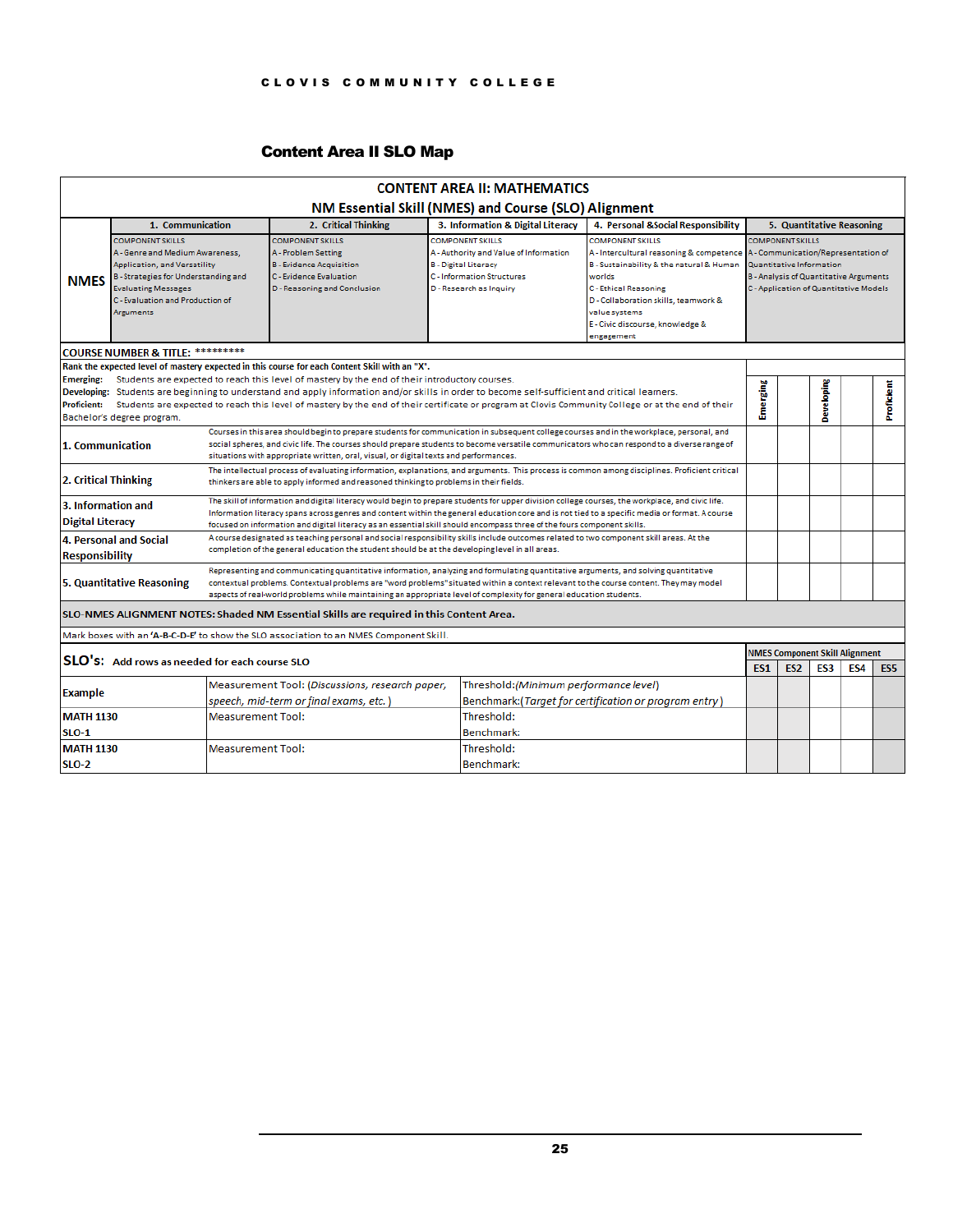#### <span id="page-29-0"></span>Content Area III SLO Map

|                                                                                                                                                                                                                                                                                                                                                                                                                                                                                                                                                                                  |                                                                                                                                                                                                                                                                                                                                                                                                       |                                                                                                                                                                                                                                                                                                                                                                                                                               |                                                                                                                                                                                                                                                                                                                                                                                                     |  | <b>CONTENT AREA III: SCIENCE</b>                                                                                                    |                                                                                                                                                                                                                                                                |                                                                                                                                                                                |                 |                                                          |     |                 |  |  |  |  |
|----------------------------------------------------------------------------------------------------------------------------------------------------------------------------------------------------------------------------------------------------------------------------------------------------------------------------------------------------------------------------------------------------------------------------------------------------------------------------------------------------------------------------------------------------------------------------------|-------------------------------------------------------------------------------------------------------------------------------------------------------------------------------------------------------------------------------------------------------------------------------------------------------------------------------------------------------------------------------------------------------|-------------------------------------------------------------------------------------------------------------------------------------------------------------------------------------------------------------------------------------------------------------------------------------------------------------------------------------------------------------------------------------------------------------------------------|-----------------------------------------------------------------------------------------------------------------------------------------------------------------------------------------------------------------------------------------------------------------------------------------------------------------------------------------------------------------------------------------------------|--|-------------------------------------------------------------------------------------------------------------------------------------|----------------------------------------------------------------------------------------------------------------------------------------------------------------------------------------------------------------------------------------------------------------|--------------------------------------------------------------------------------------------------------------------------------------------------------------------------------|-----------------|----------------------------------------------------------|-----|-----------------|--|--|--|--|
| NM Essential Skill (NMES) and Course (SLO) Alignment                                                                                                                                                                                                                                                                                                                                                                                                                                                                                                                             |                                                                                                                                                                                                                                                                                                                                                                                                       |                                                                                                                                                                                                                                                                                                                                                                                                                               |                                                                                                                                                                                                                                                                                                                                                                                                     |  |                                                                                                                                     |                                                                                                                                                                                                                                                                |                                                                                                                                                                                |                 |                                                          |     |                 |  |  |  |  |
|                                                                                                                                                                                                                                                                                                                                                                                                                                                                                                                                                                                  | 1. Communication<br>2. Critical Thinking<br>4. Personal &Social Responsibility<br>3. Information & Digital Literacy<br><b>COMPONENT SKILLS</b>                                                                                                                                                                                                                                                        |                                                                                                                                                                                                                                                                                                                                                                                                                               |                                                                                                                                                                                                                                                                                                                                                                                                     |  |                                                                                                                                     |                                                                                                                                                                                                                                                                |                                                                                                                                                                                |                 | 5. Quantitative Reasoning                                |     |                 |  |  |  |  |
| <b>NMES</b>                                                                                                                                                                                                                                                                                                                                                                                                                                                                                                                                                                      | <b>COMPONENT SKILLS</b><br>A - Genre and Medium Awareness,<br>Application, and Versatility<br>B-Strategies for Understanding and<br><b>Evaluating Messages</b><br>C - Evaluation and Production of<br>Arguments                                                                                                                                                                                       |                                                                                                                                                                                                                                                                                                                                                                                                                               | <b>COMPONENT SKILLS</b><br>A - Problem Setting<br><b>B-Evidence Acquisition</b><br><b>C</b> - Evidence Evaluation<br>D - Reasoning and Conclusion                                                                                                                                                                                                                                                   |  | A-Authority and Value of Information<br><b>B</b> - Digital Literacy<br><b>C</b> - Information Structures<br>D - Research as Inquiry | <b>COMPONENT SKILLS</b><br>A-Intercultural reasoning & competence<br>B-Sustainability & the natural & Human<br>worlds<br><b>C-Ethical Reasoning</b><br>D - Collaboration skills, teamwork &<br>value systems<br>E - Civic discourse, knowledge &<br>engagement | <b>COMPONENT SKILLS</b><br>A - Communication/Representation of<br>Quantitative Information<br>B - Analysis of Quantitative Arguments<br>C - Application of Quantitative Models |                 |                                                          |     |                 |  |  |  |  |
| <b>COURSE NUMBER &amp; TITLE: *********</b>                                                                                                                                                                                                                                                                                                                                                                                                                                                                                                                                      |                                                                                                                                                                                                                                                                                                                                                                                                       |                                                                                                                                                                                                                                                                                                                                                                                                                               |                                                                                                                                                                                                                                                                                                                                                                                                     |  |                                                                                                                                     |                                                                                                                                                                                                                                                                |                                                                                                                                                                                |                 |                                                          |     |                 |  |  |  |  |
| Rank the expected level of mastery expected in this course for each Content Skill with an "X".<br>Students are expected to reach this level of mastery by the end of their introductory courses.<br><b>Emerging:</b><br>Developing: Students are beginning to understand and apply information and/or skills in order to become self-sufficient and critical learners.<br><b>Proficient:</b><br>Students are expected to reach this level of mastery by the end of their certificate or program at Clovis Community College or at the end of their<br>Bachelor's degree program. |                                                                                                                                                                                                                                                                                                                                                                                                       |                                                                                                                                                                                                                                                                                                                                                                                                                               |                                                                                                                                                                                                                                                                                                                                                                                                     |  |                                                                                                                                     |                                                                                                                                                                                                                                                                |                                                                                                                                                                                |                 | Developing                                               |     | Proficient      |  |  |  |  |
|                                                                                                                                                                                                                                                                                                                                                                                                                                                                                                                                                                                  | Courses in this area should begin to prepare students for communication in subsequent college courses and in the workplace, personal, and<br>social spheres, and civic life. The courses should prepare students to become versatile communicators who can respond to a diverse range of<br>1. Communication<br>situations with appropriate written, oral, visual, or digital texts and performances. |                                                                                                                                                                                                                                                                                                                                                                                                                               |                                                                                                                                                                                                                                                                                                                                                                                                     |  |                                                                                                                                     |                                                                                                                                                                                                                                                                |                                                                                                                                                                                |                 |                                                          |     |                 |  |  |  |  |
|                                                                                                                                                                                                                                                                                                                                                                                                                                                                                                                                                                                  | The intellectual process of evaluating information, explanations, and arguments. This process is common among disciplines. Proficient critical<br>2. Critical Thinking<br>thinkers are able to apply informed and reasoned thinking to problems in their fields.                                                                                                                                      |                                                                                                                                                                                                                                                                                                                                                                                                                               |                                                                                                                                                                                                                                                                                                                                                                                                     |  |                                                                                                                                     |                                                                                                                                                                                                                                                                |                                                                                                                                                                                |                 |                                                          |     |                 |  |  |  |  |
| 3. Information and<br><b>Digital Literacy</b>                                                                                                                                                                                                                                                                                                                                                                                                                                                                                                                                    |                                                                                                                                                                                                                                                                                                                                                                                                       | The skill of information and digital literacy would begin to prepare students for upper division college courses, the workplace, and civic life.<br>Information literacy spans across genres and content within the general education core and is not tied to a specific media or format. A course<br>focused on information and digital literacy as an essential skill should encompass three of the fours component skills. |                                                                                                                                                                                                                                                                                                                                                                                                     |  |                                                                                                                                     |                                                                                                                                                                                                                                                                |                                                                                                                                                                                |                 |                                                          |     |                 |  |  |  |  |
| <b>Responsibility</b>                                                                                                                                                                                                                                                                                                                                                                                                                                                                                                                                                            | <b>4. Personal and Social</b>                                                                                                                                                                                                                                                                                                                                                                         |                                                                                                                                                                                                                                                                                                                                                                                                                               | A course designated as teaching personal and social responsibility skills include outcomes related to two component skill areas. At the<br>completion of the general education the student should be at the developing level in all areas.                                                                                                                                                          |  |                                                                                                                                     |                                                                                                                                                                                                                                                                |                                                                                                                                                                                |                 |                                                          |     |                 |  |  |  |  |
|                                                                                                                                                                                                                                                                                                                                                                                                                                                                                                                                                                                  | <b>5. Quantitative Reasoning</b>                                                                                                                                                                                                                                                                                                                                                                      |                                                                                                                                                                                                                                                                                                                                                                                                                               | Representing and communicating quantitative information, analyzing and formulating quantitative arguments, and solving quantitative<br>contextual problems. Contextual problems are "word problems" situated within a context relevant to the course content. They may model<br>aspects of real-world problems while maintaining an appropriate level of complexity for general education students. |  |                                                                                                                                     |                                                                                                                                                                                                                                                                |                                                                                                                                                                                |                 |                                                          |     |                 |  |  |  |  |
|                                                                                                                                                                                                                                                                                                                                                                                                                                                                                                                                                                                  |                                                                                                                                                                                                                                                                                                                                                                                                       |                                                                                                                                                                                                                                                                                                                                                                                                                               | SLO-NMES ALIGNMENT NOTES: Shaded NM Essential Skills are required in this Content Area.                                                                                                                                                                                                                                                                                                             |  |                                                                                                                                     |                                                                                                                                                                                                                                                                |                                                                                                                                                                                |                 |                                                          |     |                 |  |  |  |  |
|                                                                                                                                                                                                                                                                                                                                                                                                                                                                                                                                                                                  |                                                                                                                                                                                                                                                                                                                                                                                                       |                                                                                                                                                                                                                                                                                                                                                                                                                               | Mark boxes with an 'A-B-C-D-E' to show the SLO association to an NMES Component Skill.                                                                                                                                                                                                                                                                                                              |  |                                                                                                                                     |                                                                                                                                                                                                                                                                |                                                                                                                                                                                |                 |                                                          |     |                 |  |  |  |  |
|                                                                                                                                                                                                                                                                                                                                                                                                                                                                                                                                                                                  | <b>SLO's:</b> Add rows as needed for each course SLO                                                                                                                                                                                                                                                                                                                                                  |                                                                                                                                                                                                                                                                                                                                                                                                                               |                                                                                                                                                                                                                                                                                                                                                                                                     |  |                                                                                                                                     |                                                                                                                                                                                                                                                                | ES <sub>1</sub>                                                                                                                                                                | ES <sub>2</sub> | <b>NMES Component Skill Alignment</b><br>ES <sub>3</sub> | ES4 | ES <sub>5</sub> |  |  |  |  |
| <b>Example</b>                                                                                                                                                                                                                                                                                                                                                                                                                                                                                                                                                                   |                                                                                                                                                                                                                                                                                                                                                                                                       |                                                                                                                                                                                                                                                                                                                                                                                                                               | Measurement Tool: (Discussions, research paper,<br>speech, mid-term or final exams, etc.)                                                                                                                                                                                                                                                                                                           |  | Threshold: (Minimum performance level)                                                                                              | Benchmark: (Target for certification or program entry)                                                                                                                                                                                                         |                                                                                                                                                                                |                 |                                                          |     |                 |  |  |  |  |
| <b>BIOL 1110C</b>                                                                                                                                                                                                                                                                                                                                                                                                                                                                                                                                                                |                                                                                                                                                                                                                                                                                                                                                                                                       | <b>Measurement Tool:</b>                                                                                                                                                                                                                                                                                                                                                                                                      |                                                                                                                                                                                                                                                                                                                                                                                                     |  | Threshold:                                                                                                                          |                                                                                                                                                                                                                                                                |                                                                                                                                                                                |                 |                                                          |     |                 |  |  |  |  |
| <b>SLO-1</b>                                                                                                                                                                                                                                                                                                                                                                                                                                                                                                                                                                     |                                                                                                                                                                                                                                                                                                                                                                                                       |                                                                                                                                                                                                                                                                                                                                                                                                                               |                                                                                                                                                                                                                                                                                                                                                                                                     |  | Benchmark:                                                                                                                          |                                                                                                                                                                                                                                                                |                                                                                                                                                                                |                 |                                                          |     |                 |  |  |  |  |
| <b>BIOL 1110C</b>                                                                                                                                                                                                                                                                                                                                                                                                                                                                                                                                                                |                                                                                                                                                                                                                                                                                                                                                                                                       | <b>Measurement Tool:</b>                                                                                                                                                                                                                                                                                                                                                                                                      |                                                                                                                                                                                                                                                                                                                                                                                                     |  | Threshold:                                                                                                                          |                                                                                                                                                                                                                                                                |                                                                                                                                                                                |                 |                                                          |     |                 |  |  |  |  |
| <b>SLO-2</b>                                                                                                                                                                                                                                                                                                                                                                                                                                                                                                                                                                     |                                                                                                                                                                                                                                                                                                                                                                                                       | <b>Benchmark:</b>                                                                                                                                                                                                                                                                                                                                                                                                             |                                                                                                                                                                                                                                                                                                                                                                                                     |  |                                                                                                                                     |                                                                                                                                                                                                                                                                |                                                                                                                                                                                |                 |                                                          |     |                 |  |  |  |  |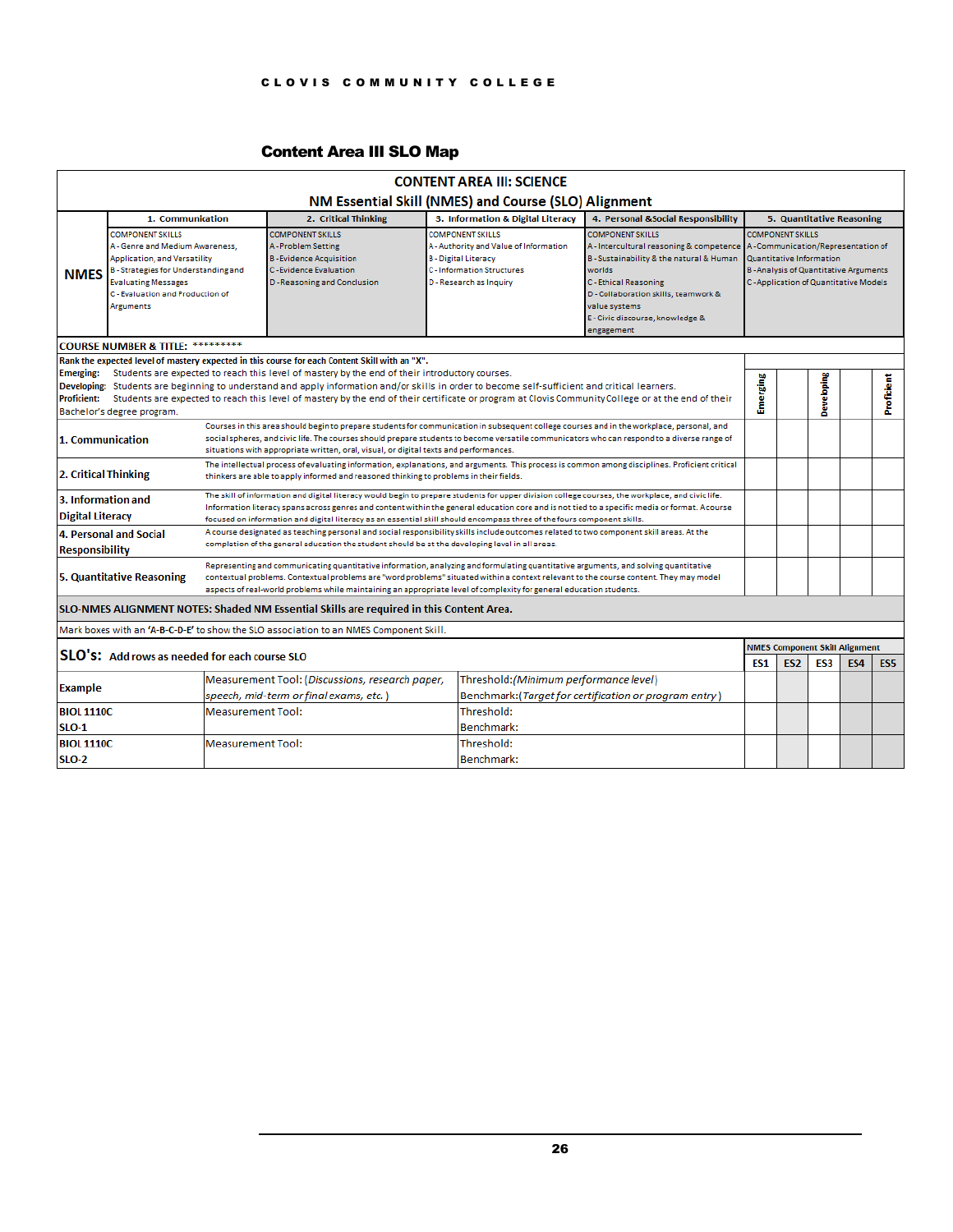#### <span id="page-30-0"></span>Content Area IV SLO Map

|                                                                                                                                                                                                                                                                                                                                                                                                                                                                                                                                                                           |                                                                                                                                                                                                                 |                                                                                                                                                                                                                                                                                                                                                                                                                               |                                                                                                                                                     | <b>CONTENT AREA IV: SOCIAL AND BEHAVIORAL SCIENCE</b>                                                                                                                                                                                                                                                                                                                                               |                                                                                                                                                                                                                                                                  |                                                                                                                                                                                |                           |                                              |                 |            |  |  |  |
|---------------------------------------------------------------------------------------------------------------------------------------------------------------------------------------------------------------------------------------------------------------------------------------------------------------------------------------------------------------------------------------------------------------------------------------------------------------------------------------------------------------------------------------------------------------------------|-----------------------------------------------------------------------------------------------------------------------------------------------------------------------------------------------------------------|-------------------------------------------------------------------------------------------------------------------------------------------------------------------------------------------------------------------------------------------------------------------------------------------------------------------------------------------------------------------------------------------------------------------------------|-----------------------------------------------------------------------------------------------------------------------------------------------------|-----------------------------------------------------------------------------------------------------------------------------------------------------------------------------------------------------------------------------------------------------------------------------------------------------------------------------------------------------------------------------------------------------|------------------------------------------------------------------------------------------------------------------------------------------------------------------------------------------------------------------------------------------------------------------|--------------------------------------------------------------------------------------------------------------------------------------------------------------------------------|---------------------------|----------------------------------------------|-----------------|------------|--|--|--|
| NM Essential Skill (NMES) and Course (SLO) Alignment                                                                                                                                                                                                                                                                                                                                                                                                                                                                                                                      |                                                                                                                                                                                                                 |                                                                                                                                                                                                                                                                                                                                                                                                                               |                                                                                                                                                     |                                                                                                                                                                                                                                                                                                                                                                                                     |                                                                                                                                                                                                                                                                  |                                                                                                                                                                                |                           |                                              |                 |            |  |  |  |
|                                                                                                                                                                                                                                                                                                                                                                                                                                                                                                                                                                           | 1. Communication<br>2. Critical Thinking<br>3. Information & Digital Literacy<br>4. Personal &Social Responsibility                                                                                             |                                                                                                                                                                                                                                                                                                                                                                                                                               |                                                                                                                                                     |                                                                                                                                                                                                                                                                                                                                                                                                     |                                                                                                                                                                                                                                                                  |                                                                                                                                                                                | 5. Quantitative Reasoning |                                              |                 |            |  |  |  |
| <b>NMES</b>                                                                                                                                                                                                                                                                                                                                                                                                                                                                                                                                                               | <b>COMPONENT SKILLS</b><br>A-Genre and Medium Awareness,<br>Application, and Versatility<br>B - Strategies for Understanding and<br><b>Evaluating Messages</b><br>C - Evaluation and Production of<br>Arguments |                                                                                                                                                                                                                                                                                                                                                                                                                               | <b>COMPONENT SKILLS</b><br>A - Problem Setting<br><b>B</b> - Evidence Acquisition<br><b>C</b> - Evidence Evaluation<br>D - Reasoning and Conclusion | <b>COMPONENT SKILLS</b><br>A - Authority and Value of Information<br><b>B</b> - Digital Literacy<br><b>C</b> - Information Structures<br>D - Research as Inquiry                                                                                                                                                                                                                                    | <b>COMPONENT SKILLS</b><br>A-Intercultural reasoning & competence<br>B-Sustainability & the natural & Human<br>worlds<br><b>C</b> - Ethical Reasoning<br>D - Collaboration skills, teamwork &<br>value systems<br>E - Civic discourse, knowledge &<br>engagement | <b>COMPONENT SKILLS</b><br>A - Communication/Representation of<br>Quantitative Information<br>B - Analysis of Quantitative Arguments<br>C - Application of Quantitative Models |                           |                                              |                 |            |  |  |  |
| <b>COURSE NUMBER &amp; TITLE: *********</b>                                                                                                                                                                                                                                                                                                                                                                                                                                                                                                                               |                                                                                                                                                                                                                 |                                                                                                                                                                                                                                                                                                                                                                                                                               |                                                                                                                                                     |                                                                                                                                                                                                                                                                                                                                                                                                     |                                                                                                                                                                                                                                                                  |                                                                                                                                                                                |                           |                                              |                 |            |  |  |  |
| Rank the expected level of mastery expected in this course for each Content Skill with an "X".<br>Students are expected to reach this level of mastery by the end of their introductory courses.<br>Emerging:<br>Developing: Students are beginning to understand and apply information and/or skills in order to become self-sufficient and critical learners.<br><b>Proficient:</b><br>Students are expected to reach this level of mastery by the end of their certificate or program at Clovis Community College or at the end of their<br>Bachelor's degree program. |                                                                                                                                                                                                                 |                                                                                                                                                                                                                                                                                                                                                                                                                               |                                                                                                                                                     |                                                                                                                                                                                                                                                                                                                                                                                                     |                                                                                                                                                                                                                                                                  |                                                                                                                                                                                |                           | <b>Developing</b>                            |                 | Proficient |  |  |  |
| 1. Communication                                                                                                                                                                                                                                                                                                                                                                                                                                                                                                                                                          |                                                                                                                                                                                                                 | Courses in this area should begin to prepare students for communication in subsequent college courses and in the workplace, personal, and<br>social spheres, and civic life. The courses should prepare students to become versatile communicators who can respond to a diverse range of<br>situations with appropriate written, oral, visual, or digital texts and performances.                                             |                                                                                                                                                     |                                                                                                                                                                                                                                                                                                                                                                                                     |                                                                                                                                                                                                                                                                  |                                                                                                                                                                                |                           |                                              |                 |            |  |  |  |
| 2. Critical Thinking                                                                                                                                                                                                                                                                                                                                                                                                                                                                                                                                                      |                                                                                                                                                                                                                 |                                                                                                                                                                                                                                                                                                                                                                                                                               | thinkers are able to apply informed and reasoned thinking to problems in their fields.                                                              | The intellectual process of evaluating information, explanations, and arguments. This process is common among disciplines. Proficient critical                                                                                                                                                                                                                                                      |                                                                                                                                                                                                                                                                  |                                                                                                                                                                                |                           |                                              |                 |            |  |  |  |
| 3. Information and<br><b>Digital Literacy</b>                                                                                                                                                                                                                                                                                                                                                                                                                                                                                                                             |                                                                                                                                                                                                                 | The skill of information and digital literacy would begin to prepare students for upper division college courses, the workplace, and civic life.<br>Information literacy spans across genres and content within the general education core and is not tied to a specific media or format. A course<br>focused on information and digital literacy as an essential skill should encompass three of the fours component skills. |                                                                                                                                                     |                                                                                                                                                                                                                                                                                                                                                                                                     |                                                                                                                                                                                                                                                                  |                                                                                                                                                                                |                           |                                              |                 |            |  |  |  |
| <b>Responsibility</b>                                                                                                                                                                                                                                                                                                                                                                                                                                                                                                                                                     | <b>4. Personal and Social</b>                                                                                                                                                                                   |                                                                                                                                                                                                                                                                                                                                                                                                                               | completion of the general education the student should be at the developing level in all areas.                                                     | A course designated as teaching personal and social responsibility skills include outcomes related to two component skill areas. At the                                                                                                                                                                                                                                                             |                                                                                                                                                                                                                                                                  |                                                                                                                                                                                |                           |                                              |                 |            |  |  |  |
|                                                                                                                                                                                                                                                                                                                                                                                                                                                                                                                                                                           | <b>5. Quantitative Reasoning</b>                                                                                                                                                                                |                                                                                                                                                                                                                                                                                                                                                                                                                               |                                                                                                                                                     | Representing and communicating quantitative information, analyzing and formulating quantitative arguments, and solving quantitative<br>contextual problems. Contextual problems are "word problems" situated within a context relevant to the course content. They may model<br>aspects of real-world problems while maintaining an appropriate level of complexity for general education students. |                                                                                                                                                                                                                                                                  |                                                                                                                                                                                |                           |                                              |                 |            |  |  |  |
|                                                                                                                                                                                                                                                                                                                                                                                                                                                                                                                                                                           |                                                                                                                                                                                                                 |                                                                                                                                                                                                                                                                                                                                                                                                                               | SLO-NMES ALIGNMENT NOTES: Shaded NM Essential Skills are required in this Content Area.                                                             |                                                                                                                                                                                                                                                                                                                                                                                                     |                                                                                                                                                                                                                                                                  |                                                                                                                                                                                |                           |                                              |                 |            |  |  |  |
|                                                                                                                                                                                                                                                                                                                                                                                                                                                                                                                                                                           |                                                                                                                                                                                                                 |                                                                                                                                                                                                                                                                                                                                                                                                                               | Mark boxes with an 'A-B-C-D-E' to show the SLO association to an NMES Component Skill.                                                              |                                                                                                                                                                                                                                                                                                                                                                                                     |                                                                                                                                                                                                                                                                  |                                                                                                                                                                                |                           |                                              |                 |            |  |  |  |
|                                                                                                                                                                                                                                                                                                                                                                                                                                                                                                                                                                           | SLO's: Add rows as needed for each course SLO                                                                                                                                                                   |                                                                                                                                                                                                                                                                                                                                                                                                                               |                                                                                                                                                     |                                                                                                                                                                                                                                                                                                                                                                                                     |                                                                                                                                                                                                                                                                  | ES1                                                                                                                                                                            | ES <sub>2</sub>           | <b>NMES Component Skill Alignment</b><br>ES3 | ES <sub>4</sub> | ES5        |  |  |  |
| <b>Example</b>                                                                                                                                                                                                                                                                                                                                                                                                                                                                                                                                                            |                                                                                                                                                                                                                 |                                                                                                                                                                                                                                                                                                                                                                                                                               | Measurement Tool: (Discussions, research paper,<br>speech, mid-term or final exams, etc.)                                                           | Threshold: (Minimum performance level)                                                                                                                                                                                                                                                                                                                                                              | Benchmark: (Target for certification or program entry)                                                                                                                                                                                                           |                                                                                                                                                                                |                           |                                              |                 |            |  |  |  |
| <b>ECON 1110</b>                                                                                                                                                                                                                                                                                                                                                                                                                                                                                                                                                          |                                                                                                                                                                                                                 | <b>Measurement Tool:</b>                                                                                                                                                                                                                                                                                                                                                                                                      |                                                                                                                                                     | Threshold:                                                                                                                                                                                                                                                                                                                                                                                          |                                                                                                                                                                                                                                                                  |                                                                                                                                                                                |                           |                                              |                 |            |  |  |  |
| <b>SLO-1</b>                                                                                                                                                                                                                                                                                                                                                                                                                                                                                                                                                              |                                                                                                                                                                                                                 |                                                                                                                                                                                                                                                                                                                                                                                                                               |                                                                                                                                                     | Benchmark:                                                                                                                                                                                                                                                                                                                                                                                          |                                                                                                                                                                                                                                                                  |                                                                                                                                                                                |                           |                                              |                 |            |  |  |  |
| <b>ECON 1110</b><br><b>SLO-2</b>                                                                                                                                                                                                                                                                                                                                                                                                                                                                                                                                          |                                                                                                                                                                                                                 | <b>Measurement Tool:</b>                                                                                                                                                                                                                                                                                                                                                                                                      |                                                                                                                                                     | Threshold:<br>Benchmark:                                                                                                                                                                                                                                                                                                                                                                            |                                                                                                                                                                                                                                                                  |                                                                                                                                                                                |                           |                                              |                 |            |  |  |  |
|                                                                                                                                                                                                                                                                                                                                                                                                                                                                                                                                                                           |                                                                                                                                                                                                                 |                                                                                                                                                                                                                                                                                                                                                                                                                               |                                                                                                                                                     |                                                                                                                                                                                                                                                                                                                                                                                                     |                                                                                                                                                                                                                                                                  |                                                                                                                                                                                |                           |                                              |                 |            |  |  |  |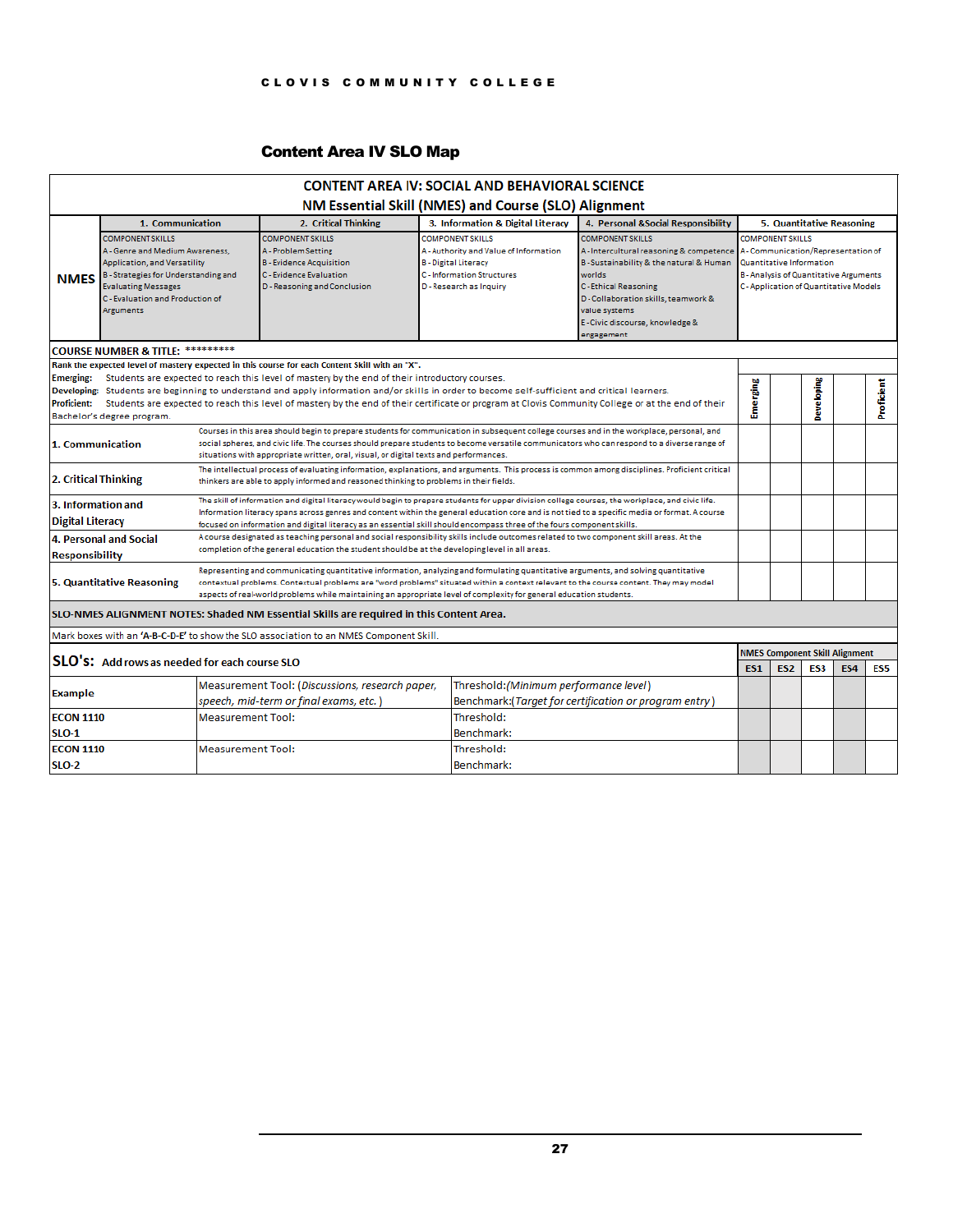#### <span id="page-31-0"></span>Content Area V SLO Map

|                                                                                                                                                                                                                                                                                                                                                                                                                                                                                                                                                                                  |                                                                                                                     |                                                                                                                                                                                                                                                                                                                                                                                                                                                                                                                                                                                                                                                                                                                                                 |                                                                                                                                                                                                                                                                                                                                                                                   | <b>CONTENT AREA V: HUMANITIES</b>                                                                                                                                                                                                                                                                                                                                                                   |                                                        |     |                                                                                                                                                                                     |                           |     |                 |  |  |  |  |  |
|----------------------------------------------------------------------------------------------------------------------------------------------------------------------------------------------------------------------------------------------------------------------------------------------------------------------------------------------------------------------------------------------------------------------------------------------------------------------------------------------------------------------------------------------------------------------------------|---------------------------------------------------------------------------------------------------------------------|-------------------------------------------------------------------------------------------------------------------------------------------------------------------------------------------------------------------------------------------------------------------------------------------------------------------------------------------------------------------------------------------------------------------------------------------------------------------------------------------------------------------------------------------------------------------------------------------------------------------------------------------------------------------------------------------------------------------------------------------------|-----------------------------------------------------------------------------------------------------------------------------------------------------------------------------------------------------------------------------------------------------------------------------------------------------------------------------------------------------------------------------------|-----------------------------------------------------------------------------------------------------------------------------------------------------------------------------------------------------------------------------------------------------------------------------------------------------------------------------------------------------------------------------------------------------|--------------------------------------------------------|-----|-------------------------------------------------------------------------------------------------------------------------------------------------------------------------------------|---------------------------|-----|-----------------|--|--|--|--|--|
| NM Essential Skill (NMES) and Course (SLO) Alignment                                                                                                                                                                                                                                                                                                                                                                                                                                                                                                                             |                                                                                                                     |                                                                                                                                                                                                                                                                                                                                                                                                                                                                                                                                                                                                                                                                                                                                                 |                                                                                                                                                                                                                                                                                                                                                                                   |                                                                                                                                                                                                                                                                                                                                                                                                     |                                                        |     |                                                                                                                                                                                     |                           |     |                 |  |  |  |  |  |
|                                                                                                                                                                                                                                                                                                                                                                                                                                                                                                                                                                                  | 1. Communication<br>4. Personal &Social Responsibility<br>2. Critical Thinking<br>3. Information & Digital Literacy |                                                                                                                                                                                                                                                                                                                                                                                                                                                                                                                                                                                                                                                                                                                                                 |                                                                                                                                                                                                                                                                                                                                                                                   |                                                                                                                                                                                                                                                                                                                                                                                                     |                                                        |     |                                                                                                                                                                                     | 5. Quantitative Reasoning |     |                 |  |  |  |  |  |
| <b>NMES</b>                                                                                                                                                                                                                                                                                                                                                                                                                                                                                                                                                                      | <b>COMPONENT SKILLS</b><br><b>Evaluating Messages</b><br>Arguments                                                  | <b>COMPONENT SKILLS</b><br><b>COMPONENT SKILLS</b><br><b>COMPONENT SKILLS</b><br>A - Genre and Medium Awareness,<br>A - Problem Setting<br>A-Authority and Value of Information<br>A-Intercultural reasoning & competence<br>B-Sustainability & the natural & Human<br>Application, and Versatility<br><b>B</b> - Evidence Acquisition<br><b>B</b> - Digital Literacy<br><b>B</b> - Strategies for Understanding and<br><b>C</b> - Evidence Evaluation<br><b>C</b> - Information Structures<br>worlds<br><b>C</b> - Ethical Reasoning<br>D - Reasoning and Conclusion<br>D - Research as Inquiry<br>C - Evaluation and Production of<br>D - Collaboration skills, teamwork &<br>value systems<br>E - Civic discourse, knowledge &<br>engagement |                                                                                                                                                                                                                                                                                                                                                                                   |                                                                                                                                                                                                                                                                                                                                                                                                     |                                                        |     | <b>COMPONENT SKILLS</b><br>A-Communication/Representation of<br>Quantitative Information<br><b>B</b> - Analysis of Quantitative Arguments<br>C - Application of Quantitative Models |                           |     |                 |  |  |  |  |  |
| <b>COURSE NUMBER &amp; TITLE: *********</b>                                                                                                                                                                                                                                                                                                                                                                                                                                                                                                                                      |                                                                                                                     |                                                                                                                                                                                                                                                                                                                                                                                                                                                                                                                                                                                                                                                                                                                                                 |                                                                                                                                                                                                                                                                                                                                                                                   |                                                                                                                                                                                                                                                                                                                                                                                                     |                                                        |     |                                                                                                                                                                                     |                           |     |                 |  |  |  |  |  |
| Rank the expected level of mastery expected in this course for each Content Skill with an "X".<br>Students are expected to reach this level of mastery by the end of their introductory courses.<br><b>Emerging:</b><br>Developing: Students are beginning to understand and apply information and/or skills in order to become self-sufficient and critical learners.<br><b>Proficient:</b><br>Students are expected to reach this level of mastery by the end of their certificate or program at Clovis Community College or at the end of their<br>Bachelor's degree program. |                                                                                                                     |                                                                                                                                                                                                                                                                                                                                                                                                                                                                                                                                                                                                                                                                                                                                                 |                                                                                                                                                                                                                                                                                                                                                                                   |                                                                                                                                                                                                                                                                                                                                                                                                     |                                                        |     |                                                                                                                                                                                     | <b>Developing</b>         |     | Proficient      |  |  |  |  |  |
| 1. Communication                                                                                                                                                                                                                                                                                                                                                                                                                                                                                                                                                                 |                                                                                                                     |                                                                                                                                                                                                                                                                                                                                                                                                                                                                                                                                                                                                                                                                                                                                                 | Courses in this area should begin to prepare students for communication in subsequent college courses and in the workplace, personal, and<br>social spheres, and civic life. The courses should prepare students to become versatile communicators who can respond to a diverse range of<br>situations with appropriate written, oral, visual, or digital texts and performances. |                                                                                                                                                                                                                                                                                                                                                                                                     |                                                        |     |                                                                                                                                                                                     |                           |     |                 |  |  |  |  |  |
| The intellectual process of evaluating information, explanations, and arguments. This process is common among disciplines. Proficient critical<br>2. Critical Thinking<br>thinkers are able to apply informed and reasoned thinking to problems in their fields.                                                                                                                                                                                                                                                                                                                 |                                                                                                                     |                                                                                                                                                                                                                                                                                                                                                                                                                                                                                                                                                                                                                                                                                                                                                 |                                                                                                                                                                                                                                                                                                                                                                                   |                                                                                                                                                                                                                                                                                                                                                                                                     |                                                        |     |                                                                                                                                                                                     |                           |     |                 |  |  |  |  |  |
| 3. Information and<br><b>Digital Literacy</b>                                                                                                                                                                                                                                                                                                                                                                                                                                                                                                                                    |                                                                                                                     | The skill of information and digital literacy would begin to prepare students for upper division college courses, the workplace, and civic life.<br>Information literacy spans across genres and content within the general education core and is not tied to a specific media or format. A course<br>focused on information and digital literacy as an essential skill should encompass three of the fours component skills.                                                                                                                                                                                                                                                                                                                   |                                                                                                                                                                                                                                                                                                                                                                                   |                                                                                                                                                                                                                                                                                                                                                                                                     |                                                        |     |                                                                                                                                                                                     |                           |     |                 |  |  |  |  |  |
| <b>Responsibility</b>                                                                                                                                                                                                                                                                                                                                                                                                                                                                                                                                                            | 4. Personal and Social                                                                                              |                                                                                                                                                                                                                                                                                                                                                                                                                                                                                                                                                                                                                                                                                                                                                 | completion of the general education the student should be at the developing level in all areas.                                                                                                                                                                                                                                                                                   | A course designated as teaching personal and social responsibility skills include outcomes related to two component skill areas. At the                                                                                                                                                                                                                                                             |                                                        |     |                                                                                                                                                                                     |                           |     |                 |  |  |  |  |  |
|                                                                                                                                                                                                                                                                                                                                                                                                                                                                                                                                                                                  | 5. Quantitative Reasoning                                                                                           |                                                                                                                                                                                                                                                                                                                                                                                                                                                                                                                                                                                                                                                                                                                                                 |                                                                                                                                                                                                                                                                                                                                                                                   | Representing and communicating quantitative information, analyzing and formulating quantitative arguments, and solving quantitative<br>contextual problems. Contextual problems are "word problems" situated within a context relevant to the course content. They may model<br>aspects of real-world problems while maintaining an appropriate level of complexity for general education students. |                                                        |     |                                                                                                                                                                                     |                           |     |                 |  |  |  |  |  |
|                                                                                                                                                                                                                                                                                                                                                                                                                                                                                                                                                                                  |                                                                                                                     |                                                                                                                                                                                                                                                                                                                                                                                                                                                                                                                                                                                                                                                                                                                                                 | SLO-NMES ALIGNMENT NOTES: Shaded NM Essential Skills are required in this Content Area.                                                                                                                                                                                                                                                                                           |                                                                                                                                                                                                                                                                                                                                                                                                     |                                                        |     |                                                                                                                                                                                     |                           |     |                 |  |  |  |  |  |
|                                                                                                                                                                                                                                                                                                                                                                                                                                                                                                                                                                                  |                                                                                                                     |                                                                                                                                                                                                                                                                                                                                                                                                                                                                                                                                                                                                                                                                                                                                                 | Mark boxes with an 'A-B-C-D-E' to show the SLO association to an NMES Component Skill.                                                                                                                                                                                                                                                                                            |                                                                                                                                                                                                                                                                                                                                                                                                     |                                                        |     |                                                                                                                                                                                     |                           |     |                 |  |  |  |  |  |
|                                                                                                                                                                                                                                                                                                                                                                                                                                                                                                                                                                                  | <b>SLO's:</b> Add rows as needed for each course SLO                                                                |                                                                                                                                                                                                                                                                                                                                                                                                                                                                                                                                                                                                                                                                                                                                                 |                                                                                                                                                                                                                                                                                                                                                                                   |                                                                                                                                                                                                                                                                                                                                                                                                     |                                                        | ES1 | <b>NMES Component Skill Alignment</b><br>ES <sub>2</sub>                                                                                                                            | ES <sub>3</sub>           | ES4 | ES <sub>5</sub> |  |  |  |  |  |
| Example                                                                                                                                                                                                                                                                                                                                                                                                                                                                                                                                                                          |                                                                                                                     |                                                                                                                                                                                                                                                                                                                                                                                                                                                                                                                                                                                                                                                                                                                                                 | Measurement Tool: (Discussions, research paper,<br>speech, mid-term or final exams, etc.)                                                                                                                                                                                                                                                                                         | Threshold: (Minimum performance level)                                                                                                                                                                                                                                                                                                                                                              | Benchmark: (Target for certification or program entry) |     |                                                                                                                                                                                     |                           |     |                 |  |  |  |  |  |
| <b>HIST 1110</b>                                                                                                                                                                                                                                                                                                                                                                                                                                                                                                                                                                 |                                                                                                                     | <b>Measurement Tool:</b>                                                                                                                                                                                                                                                                                                                                                                                                                                                                                                                                                                                                                                                                                                                        |                                                                                                                                                                                                                                                                                                                                                                                   | Threshold:                                                                                                                                                                                                                                                                                                                                                                                          |                                                        |     |                                                                                                                                                                                     |                           |     |                 |  |  |  |  |  |
| <b>SLO-1</b>                                                                                                                                                                                                                                                                                                                                                                                                                                                                                                                                                                     |                                                                                                                     |                                                                                                                                                                                                                                                                                                                                                                                                                                                                                                                                                                                                                                                                                                                                                 |                                                                                                                                                                                                                                                                                                                                                                                   | Benchmark:                                                                                                                                                                                                                                                                                                                                                                                          |                                                        |     |                                                                                                                                                                                     |                           |     |                 |  |  |  |  |  |
| <b>HIST 1110</b>                                                                                                                                                                                                                                                                                                                                                                                                                                                                                                                                                                 |                                                                                                                     | <b>Measurement Tool:</b>                                                                                                                                                                                                                                                                                                                                                                                                                                                                                                                                                                                                                                                                                                                        |                                                                                                                                                                                                                                                                                                                                                                                   | Threshold:                                                                                                                                                                                                                                                                                                                                                                                          |                                                        |     |                                                                                                                                                                                     |                           |     |                 |  |  |  |  |  |
| <b>SLO-2</b>                                                                                                                                                                                                                                                                                                                                                                                                                                                                                                                                                                     |                                                                                                                     |                                                                                                                                                                                                                                                                                                                                                                                                                                                                                                                                                                                                                                                                                                                                                 |                                                                                                                                                                                                                                                                                                                                                                                   | Benchmark:                                                                                                                                                                                                                                                                                                                                                                                          |                                                        |     |                                                                                                                                                                                     |                           |     |                 |  |  |  |  |  |